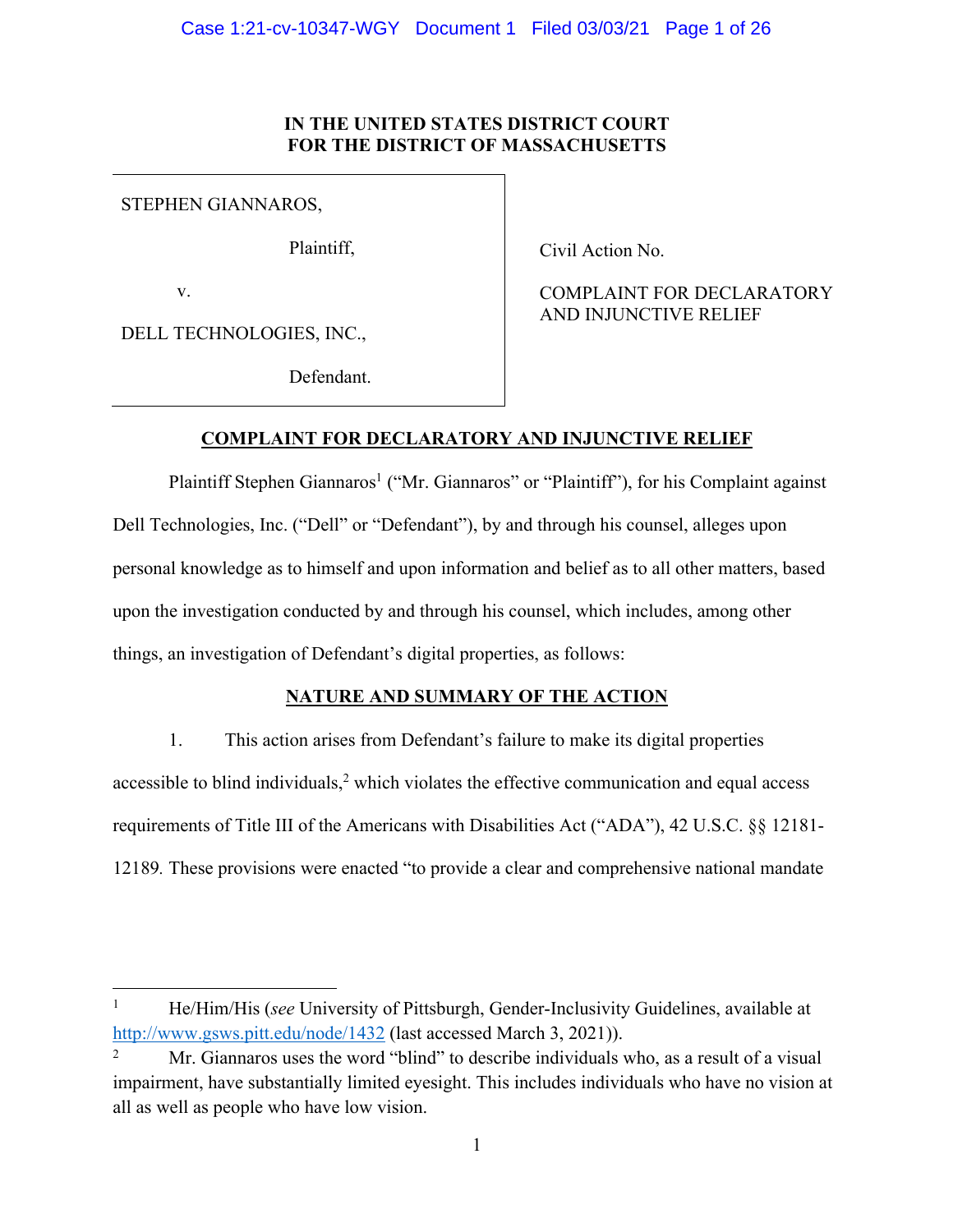## Case 1:21-cv-10347-WGY Document 1 Filed 03/03/21 Page 2 of 26

for the elimination of discrimination against individuals with disabilities<sup>33</sup> by "assur[ing] equality of opportunity, full participation, independent living, and economic self-sufficiency."4

2. Although styled as an individual action, the injunctive relief that Mr. Giannaros seeks will inure to the benefit of an estimated 2.3 percent of the United States population who report having a visual disability,<sup>5</sup> and to Defendant, who will extend its market reach to this population.6

3. For this significant portion of Americans, accessing websites, mobile applications, and other information via their smartphones has become a necessity, not a convenience. In contrast to the largely stationary internet of the early 2000s, Americans today are increasingly connected to the world of digital information while "on the go" via smartphones.<sup>7</sup>

4. Indeed, a growing share of Americans use smartphones as their primary means of online access at home. Today roughly one-in-five American adults are "smartphone-only"

The wide-scale adoption of this technology is staggering. According to Pew Research Center, the vast majority of Americans – 96% – now own a cellphone of some kind. And the share of Americans that own smartphones has climbed from just 35% in 2011 to 81% in 2019 amounting to more than 265 million people in the United States. U.S. Census Bureau, U.S and World Population Clock, available at https://www.census.gov/popclock/ (last accessed March 3, 2021) (U.S. population on June 12, 2019 was 328.1 million).

 $3 \t42 \text{ U.S.C.} \t§ 12101(b)(1).$ 

<sup>4 42</sup> U.S.C. §  $12101(a)(7)$ .

<sup>5</sup> Erickson, W., Lee, C., von Schrader, S., Disability Statistics from the American Community Survey (ACS). Ithaca, NY: Cornell University Yang-Tan Institute (YTI), available at www.disabilitystatistics.org (last accessed March 3, 2021).

<sup>6</sup> Sharron Rush, W3C Web Accessibility Initiative, *The Business Case for Digital Accessibility* (Nov. 9, 2018), available at https://www.w3.org/WAI/business-case/ (last accessed March 3, 2021) ("The global market of people with disabilities is over 1 billion people with a spending power of more than \$6 trillion. Accessibility often improves the online experience for all users.").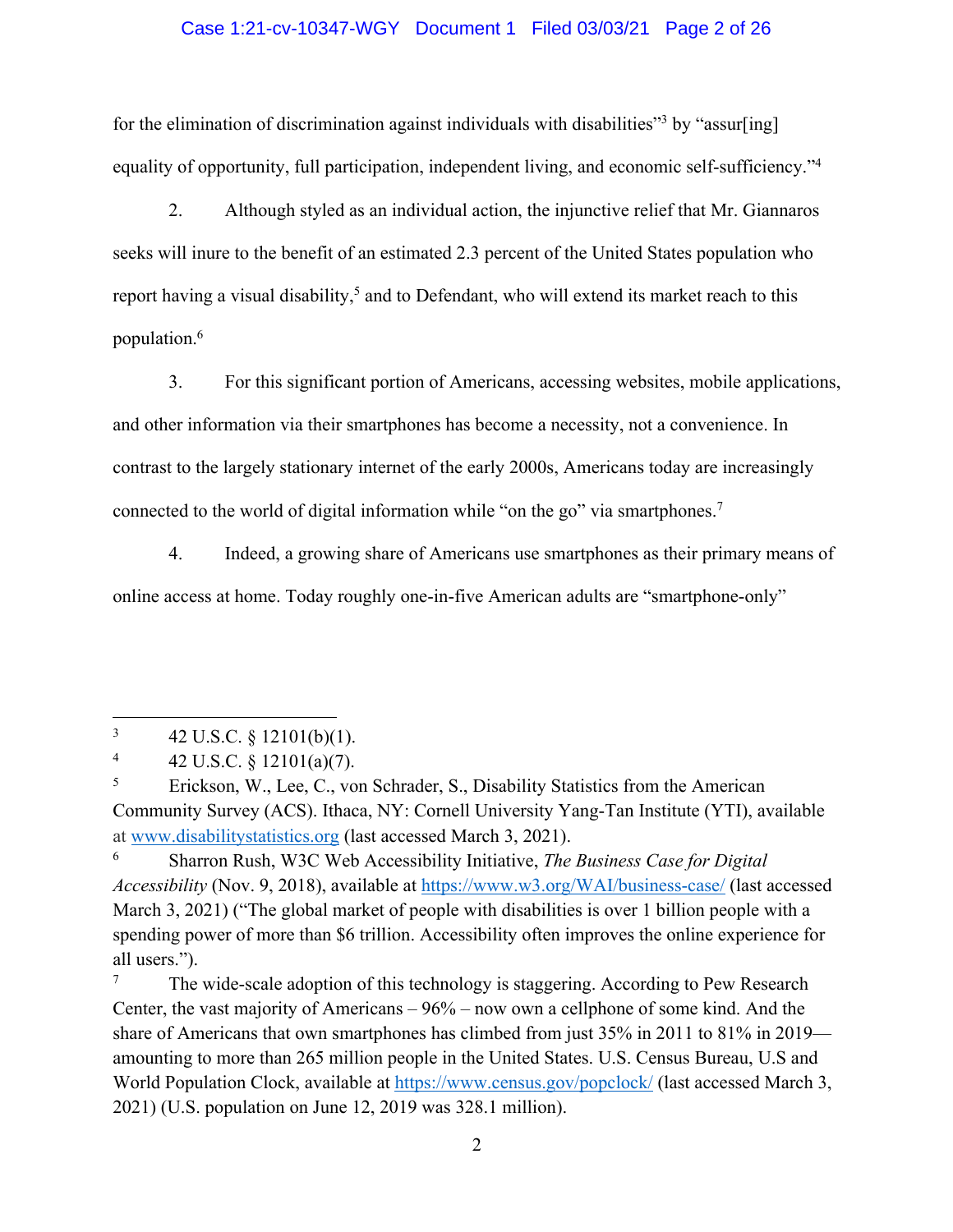## Case 1:21-cv-10347-WGY Document 1 Filed 03/03/21 Page 3 of 26

internet users—meaning they own a smartphone, but do not have traditional home broadband service. 8

5. The growth of smartphone usage is rivaled only by the myriad ways in which users can harness the capabilities of the internet for the betterment of their lives through education, employment, entertainment, commerce, and countless other pursuits.

6. The U.S. Chamber of Commerce has documented consumers' increasing reliance

on mobile platforms to shop online:

The average consumer spends more than \$1,700 per year on online shopping, a number that's continuing to rise. The convenience, affordability and ability to compare prices with ease has led more and more customers to visit e-commerce sites before heading to a brick-and-mortar location.<sup>9</sup>

New research by Leanplum found that 95% of consumers will buy at least half of their gifts online. Shoppers, especially millennials and Gen Zers, favor the convenience and the great offers and discounts associated more with shopping online than visiting a brick-and-mortar location. It's these groups that are driving e-commerce retailers to be strategic with their website design. The Leanplum survey found that 80% of respondents shop on their mobile devices.<sup>10</sup>

7. Even the Supreme Court has acknowledged the phrase, "'There's an app for that'

has become part of the 21st-century American lexicon." *Apple Inc. v. Pepper*, 139 S. Ct. 1514,

1518, 203 L.Ed.2d 802, 806 (2019).

<sup>8</sup> Pew Research Center, *supra* note 7.

<sup>9</sup> Emily Heaslip, U.S. Chamber of Commerce, *A Guide to Building an Online Store* (Sept. 20, 2019), available at https://www.uschamber.com/co/start/startup/how-to-build-online-stores (last accessed March 3, 2021).

<sup>10</sup> Emily Heaslip, U.S. Chamber of Commerce, *5 Ways to Optimize Your E-Commerce Site for Mobile Shopping* (Jan. 6, 2020), available at

https://www.uschamber.com/co/run/technology/building-mobile-friendly-ecommerce-websites (last accessed March 3, 2021). According to one report, e-commerce is growing 23% each year[.] Emily Heaslip, U.S. Chamber of Commerce, *The Complete Guide to Selling Online* (Jan. 28, 2020), available at https://www.uschamber.com/co/run/technology/small-businessecommerce-guide (last accessed March 3, 2021).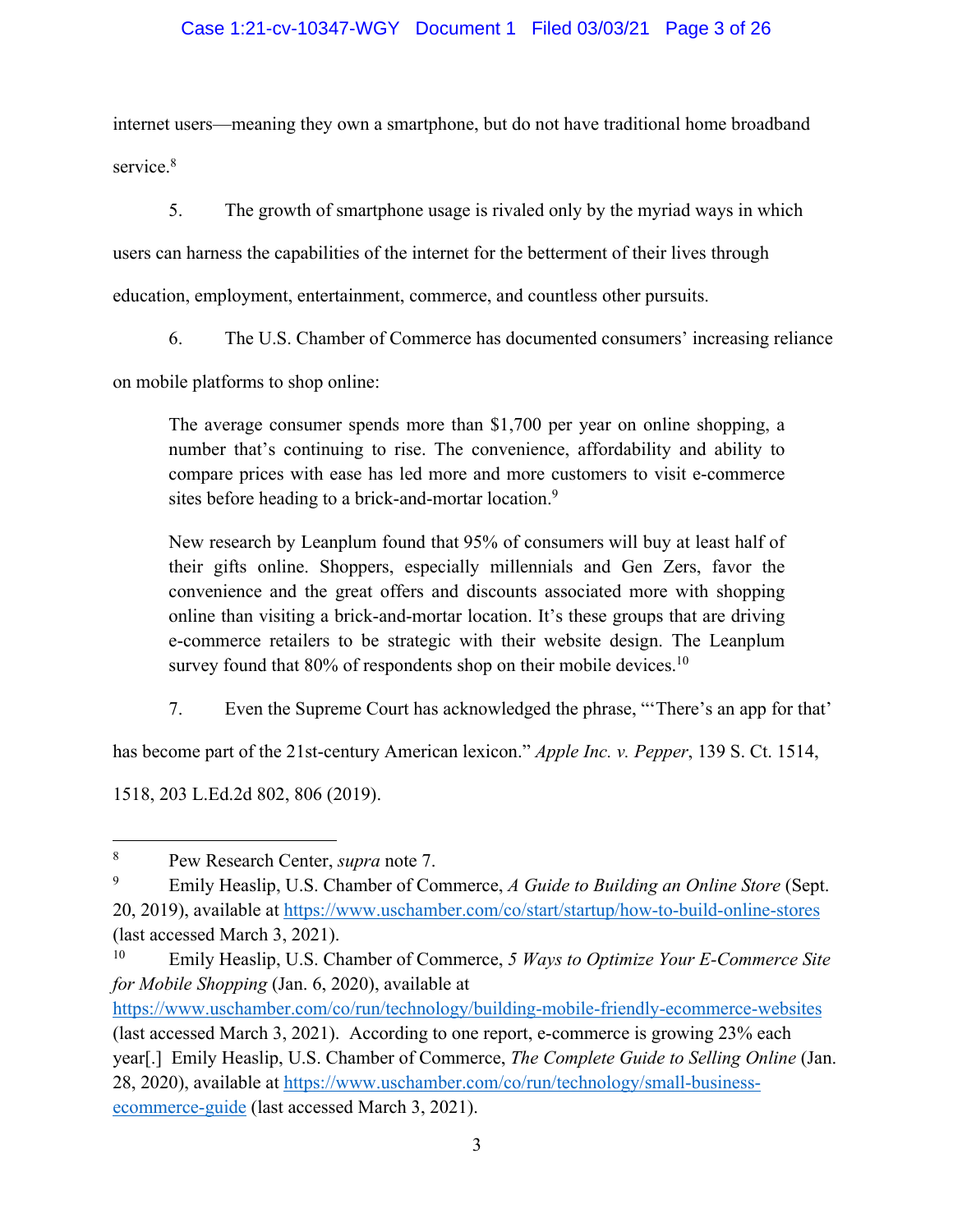## Case 1:21-cv-10347-WGY Document 1 Filed 03/03/21 Page 4 of 26

8. But "[a]s technology continues to evolve at a rapid pace, it is important to consider factors that can facilitate or impede technology adoption and use by people with disabilities."<sup>11</sup>

9. This is especially true with respect to accessing the internet by smartphone, where people with disabilities stand to benefit immensely if online services were fully and equally accessible to them. The National Federation of the Blind explains:

In many ways, individuals with disabilities rely on Web content more so than their nondisabled peers because of inherent transportation, communication, and other barriers. A blind person does not have the same autonomy to drive to a covered entity's office as a sighted person. A deaf or hard of hearing person does not have the same opportunity to call a covered entity's office. A person with an intellectual disability does not have the same ability to interact independently with the staff at a covered entity's office. The 24-hour-a-day availability of information and transactions on covered entity websites and mobile apps provides a level of independence and convenience that cannot be replicated through any other means. That is why the number of Americans who rely on the Internet has increased year after year and why entities offer information and transactions through that unique medium. 12

10. When digital content is properly formatted, it is universally accessible to

everyone. When it's not, the content provider fails to communicate to individuals with a visual

disability effectively. In turn, these individuals must expend additional time and effort to

<sup>11</sup> National Council on Disability, *National Disability Policy: A Progress Report* (Oct. 7, 2016), available at https://ncd.gov/sites/default/files/NCD\_ProgressReport\_ES\_508.pdf (last accessed March 3, 2021).

<sup>&</sup>lt;sup>12</sup> Comment from disability rights organizations to DOJ Supplemental Advance Notice of Proposed Rulemaking "Nondiscrimination on the Basis of Disability; Accessibility of Web Information and Services of State and Local Government Entities," C RT Docket No 128, RIN 119 -AA65, available at https://www.ada.gov/regs2010/titleII\_2010/titleII\_2010\_regulations.pdf (last accessed March 3, 2021), Answer 57 (October 7, 2016) (citations omitted).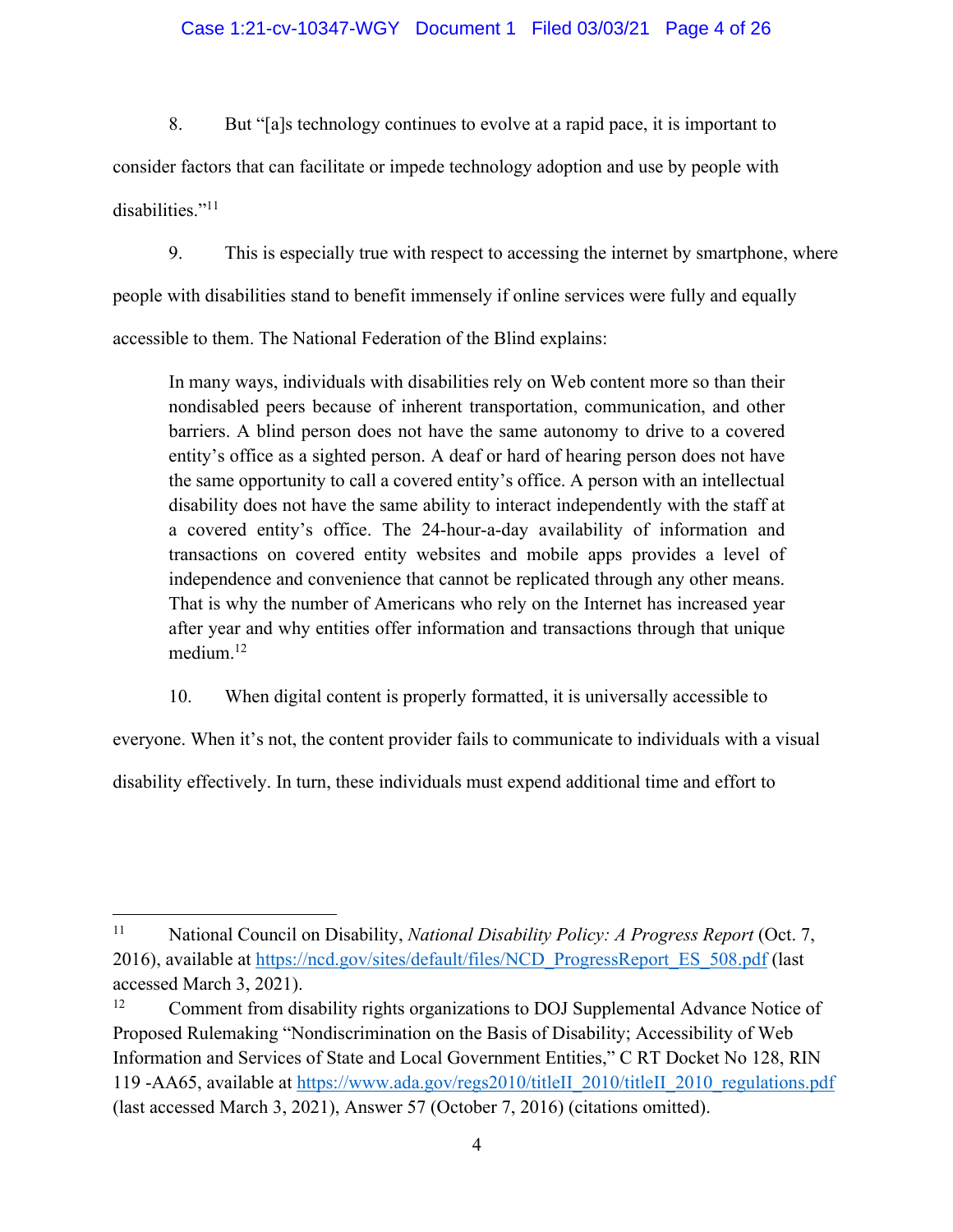#### Case 1:21-cv-10347-WGY Document 1 Filed 03/03/21 Page 5 of 26

overcome communication barriers not applicable to sighted users, which may require the assistance of third parties or, in some instances, may deny outright access to the online service.<sup>13</sup>

11. Unfortunately, Defendant fails to communicate effectively with Mr. Giannaros because its digital properties are not properly formatted. Because of these communication barriers, Defendant deprives consumers with visual disabilities, including Mr. Giannaros, from accessing information about its products and using its online services, all of which is readily available to sighted persons.

12. This action seeks to remedy that discrimination and inequality.

#### **JURISDICTION AND VENUE**

13. The claims alleged arise under Title III such that this Court's jurisdiction is invoked pursuant to 28 U.S.C. § 1331 and 42 U.S.C. § 12188.

14. Defendant attempts to, and indeed does, participate in the Commonwealth's economic life by offering and providing products and services over the internet to Massachusetts residents, including Mr. Giannaros. Unlike, for example, a winery that may not be able sell and ship wine to consumers in certain states, Defendant purposefully avails itself of the benefits and advantages of operating an interactive, online business open 24-hours a day, 7-days a week, 365 days a year to Massachusetts residents.<sup>14</sup> These online contacts between Defendant and

<sup>&</sup>lt;sup>13</sup> These factors often lead disabled individuals to abandon the process of purchasing items online after they begin. Kasey Wehrum, Inc., *Your Website is Scaring Customers Away. 5 Easy Ways to Fix It* (Jan. 2014), available at https://www.inc.com/magazine/201312/kaseywehrum/how-to-get-online-customers-to-complete-purchase.html (last accessed March 3, 2021) (documenting the most common causes of shopping cart abandonment, including: "Your Checkout button is hard to find[,]" "Shoppers question the safety of their personal info[,]" and "Getting through the checkout process takes multiple clicks.").

<sup>&</sup>lt;sup>14</sup> "Massachusetts has a strong and historic interest in adjudicating this dispute involving its blind residents. It is the home of the Perkins School for the Blind, which was America's first school for the blind. Helen Keller was taught there." *Access Now Inc. v. Otter Products, LLC*,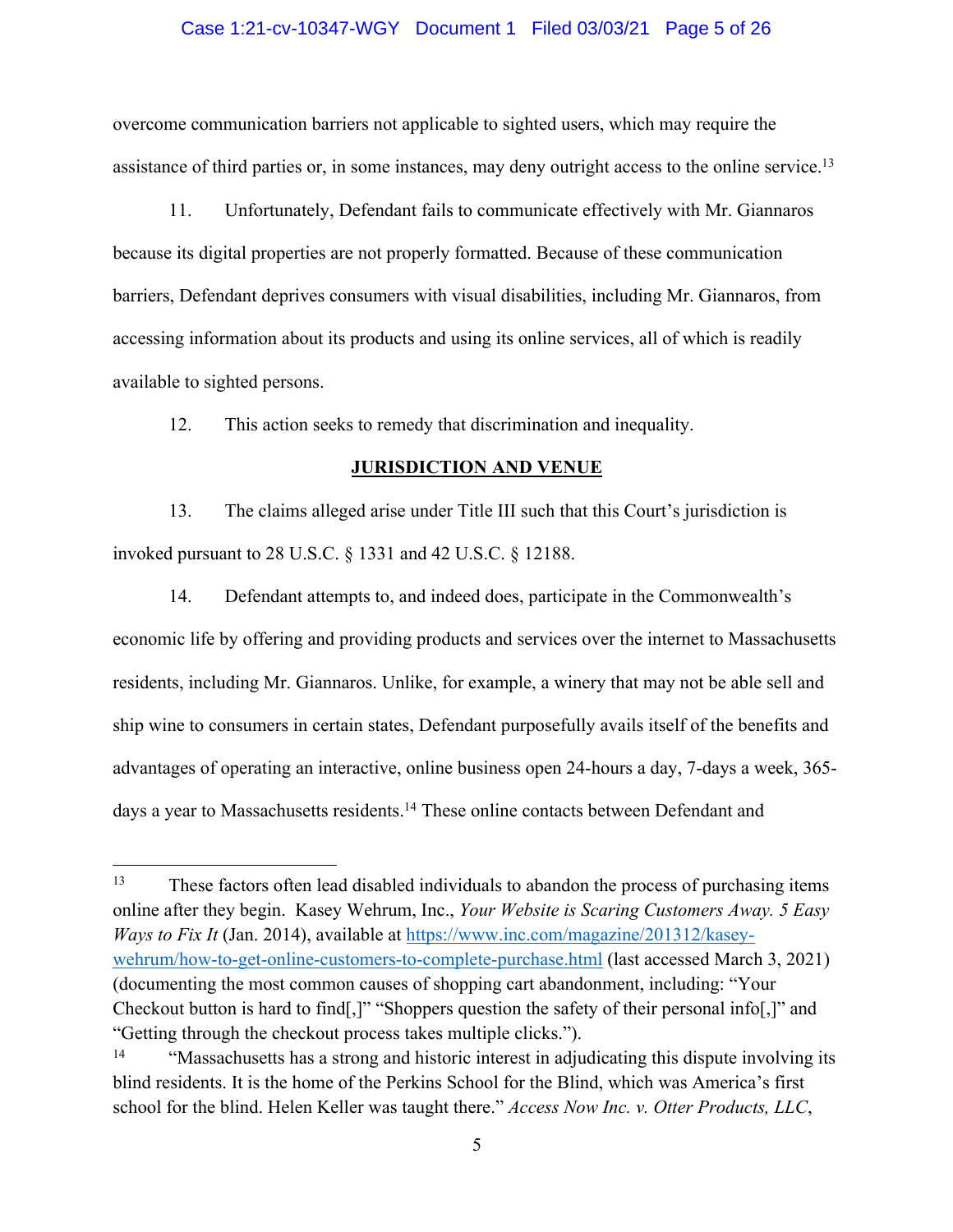#### Case 1:21-cv-10347-WGY Document 1 Filed 03/03/21 Page 6 of 26

Massachusetts residents involve, and indeed require, Defendant's knowing and repeated transmission of computer files over the internet in Massachusetts.

15. Mr. Giannaros was injured when he attempted to access the Digital Platform from Massachusetts, but encountered communication barriers that denied him full and equal access to Defendant's online products, content, and services.

16. Venue in this District is proper under 28 U.S.C. § 1391(b)(2) because this is the judicial district in which a substantial part of the acts and omissions giving rise to Mr. Giannaros's claims occurred.

#### **PARTIES**

17. Mr. Giannaros is a natural person over the age of 18. He resides in and is a citizen of Salem, Massachusetts, located in Essex County.

18. He works for the Commonwealth as a Senior Vocational Rehabilitation Counselor, helping other Massachusetts residents with disabilities develop individualized plans for employment, among other things. *See* LinkedIn, Steve Giannaros,

https://www.linkedin.com/in/steve-giannaros-2967853b/ (last accessed March 3, 2021). Mr.

Giannaros is also a former professional musician. *See* SoundCloud, stevegiannaros,

https://soundcloud.com/sgiannaros (last accessed March 3, 2021).

19. Mr. Giannaros was diagnosed with Cone-rod dystrophy ("CRD") when he was twenty. CRD is a genetic eye disorder which causes vision loss as the light-sensing cells of the retina gradually deteriorate. See Cone-rod dystrophy, U.S. National Library of Medicine,

<sup>280</sup> F.Supp.3d 287, 294 (D. Mass. 2017) (exercising personal jurisdiction over forum plaintiff's website accessibility claims against out-of-forum website operator); *Access Now, Inc. v. Sportswear, Inc*., 298 F.Supp.3d 296 (D. Mass. 2018) (same).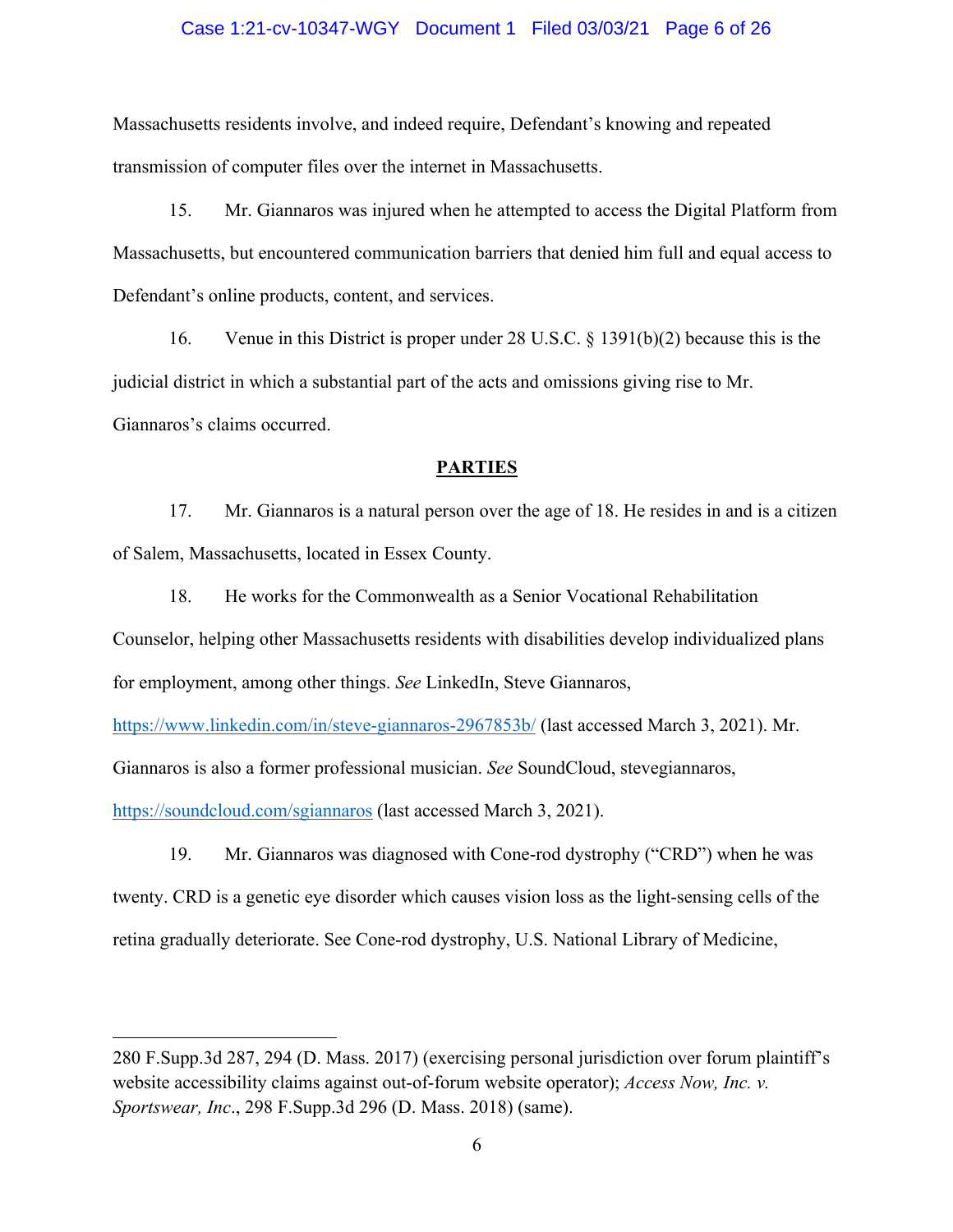#### Case 1:21-cv-10347-WGY Document 1 Filed 03/03/21 Page 7 of 26

Genetics Home Reference (available at https://ghr.nlm.nih.gov/condition/cone-rod-dystrophy) (last accessed March 3, 2021).

20. Today, Mr. Giannaros has very little usable sight. He cannot see faces or text. He is therefore a member of a protected class under the ADA, 42 U.S.C. § 12102(2), and the regulations implementing the ADA set forth at 28 CFR §§ 36.101 *et seq*.

21. Mr. Giannaros relies on screen reader auxiliary aids, including JAWS 2020 from Freedom Scientific and VoiceOver with iOS, to access digital information, like a Microsoft Word document, an email, or a website.

22. Defendant is a Delaware corporation with a principal place of business in Texas.

23. Defendant sells various types of computers, electronics and accessories to consumers.

24. In order to research and purchase the products and services that Defendant offers, Mr. Giannaros may visit Defendant's online store at https://www.dell.com/en-us and available for download from the Apple App Store and Google Play (the "Digital Platform").

25. Defendant owns, operates, and/or controls its Digital Platform and is responsible for the policies, practices, and procedures concerning the Digital Platform's development and maintenance.

#### **STANDING UP FOR TITLE III OF THE ADA**

26. "Congress passed the ADA in 1990 to fix a serious problem—namely, the seclusion of people with disabilities resulting in explicit and implicit discrimination."<sup>15</sup> "It was

<sup>15</sup> Kelly Johnson, *Testers Standing up for the Title III of the ADA*, 59 Cas. W. Res. L. Rev. 683, 684 (2009), available at http://scholarlycommons.law.case.edu/caselrev/vol59/iss3/6 (last accessed March 3, 2021) (*citing* H.R. REP. No. 101-485, pt. 2, at 28-29 (1990)).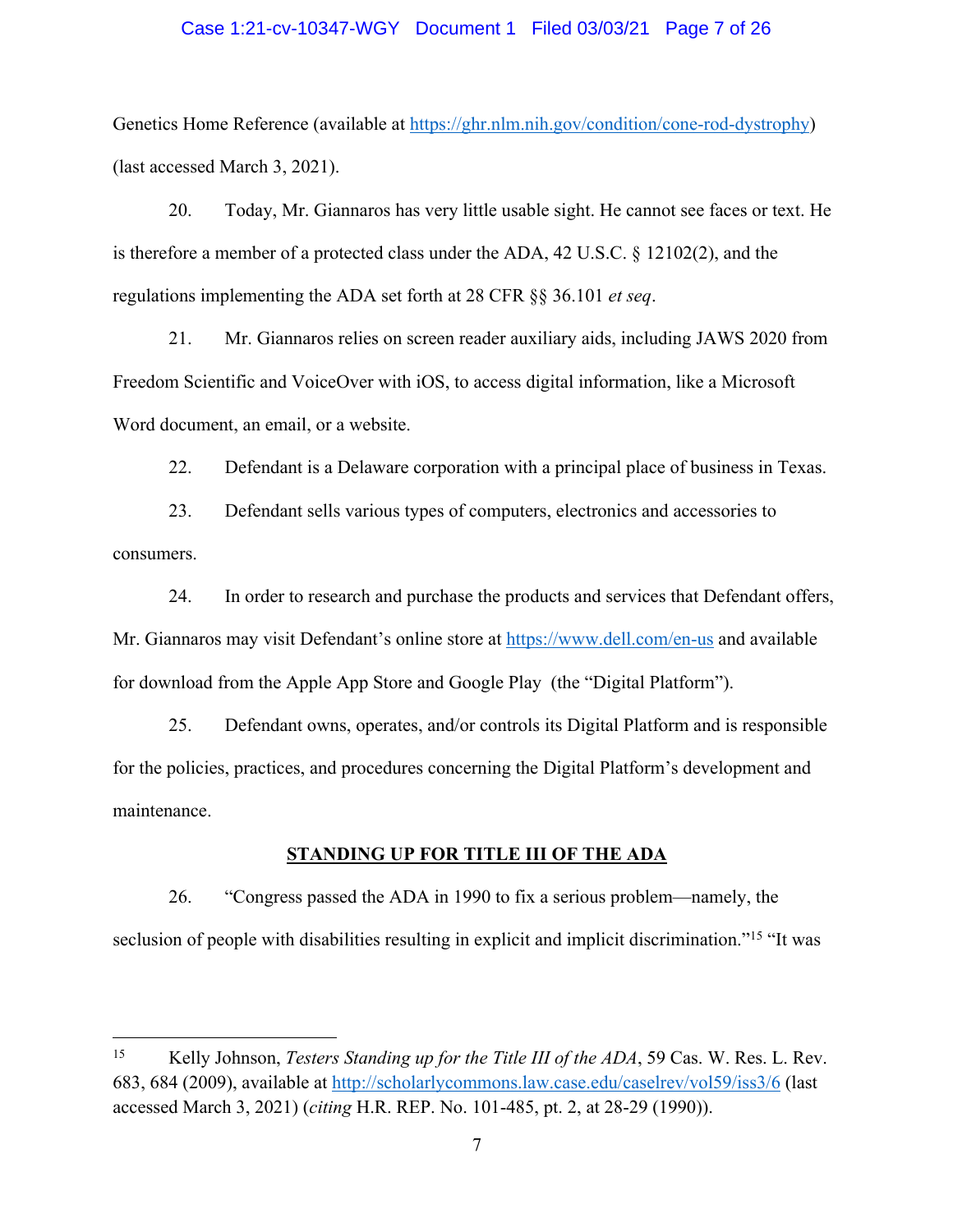## Case 1:21-cv-10347-WGY Document 1 Filed 03/03/21 Page 8 of 26

called the '20<sup>th</sup> Century Emancipation Proclamation for all persons with disabilities.'"<sup>16</sup> "Title III of the ADA contained broad language covering numerous public accommodations; both new construction and existing facilities were required by the statute to remove barriers to access. The disabled population hoped that, as a result of the ADA, their lives would no longer be shaped by limited access and the inability to choose."17 "However, reality—a lack of compliance with the ADA and severe underenforcement of the statute—soon destroyed this hope."18

27. Thirty years "after the passage of the ADA, numerous facilities are still not compliant leaving the disabled population in a second-class citizenship limbo. Title III of the ADA allows both the U.S. Attorney General<sup>19</sup> and private individuals<sup>20</sup> to sue, but the rate at which  $\lceil \cdot \rceil$  the Attorney General [is] bringing suit seeking compliance is extremely low. The Department of Justice's Disability Section, tasked with ADA enforcement, is understaffed.]"<sup>21</sup>

that impede access).

<sup>16</sup> Kelly Johnson *supra* note 15 (*quoting* Russell Hymas & Brett R. Parkinson, Comment, *Architectural Barriers Under the ADA: An Answer to the Judiciary's Struggle with Technical Non-Compliance*, 39 CAL. W. L. REV. 349, 350 (2003), available at https://scholarlycommons.law.cwsl.edu/cgi/viewcontent.cgi?article=1166&context=cwlr (last accessed March 3, 2021)); *see also* 136 CONG. REC. 17,369 (1990) (statement of Sen. Tom Harkin) (discussing how facilities have failed to comply with the ADA by not removing barriers

<sup>17</sup> Kelly Johnson *supra* note 15 (*citing* Elizabeth Keadle Markey, Note, *The ADA's Last Stand?: Standing and the Americans with Disabilities Act*, 71 FORDHAM L. REV. 185 (2002), available at https://ir.lawnet.fordham.edu/flr/vol71/iss1/4 (last accessed March 3, 2021) (arguing for a more lenient standard for standing under the ADA)).

<sup>18</sup> Kelly Johnson *supra* note 15 (*citing* Samuel R. Bagenstos, *The Perversity of Limited Civil Rights Remedies: The Case of "Abusive" ADA Litigation*, 54 UCLA L. REV. 1, 3 (2006), available at https://www.uclalawreview.org/the-perversity-of-limited-civil-rights-remedies-thecase-of-abusive-ada-litigation/ (last accessed March 3, 2021) (discussing the need for private enforcement in Title III of the ADA and the fact that the limitations courts are placing on ADA plaintiffs are causing abusive litigation)).

 $19$  42 U.S.C. § 12188(b).

<sup>&</sup>lt;sup>20</sup> 42 U.S.C. § 12188(a).

<sup>21</sup> Kelly Johnson *supra* note 15.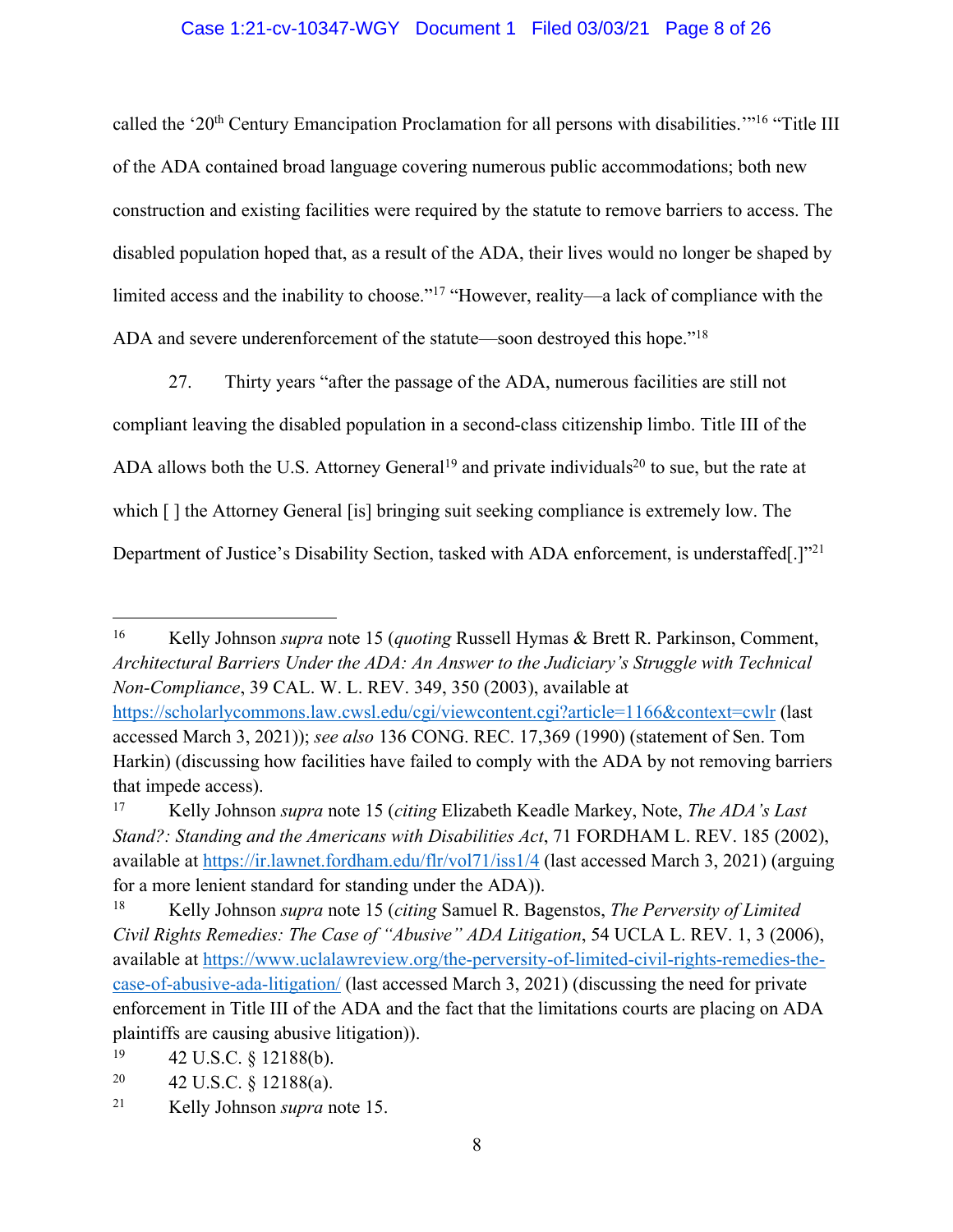## Case 1:21-cv-10347-WGY Document 1 Filed 03/03/21 Page 9 of 26

28. Thus, "private suits by necessity represent the main tool for ensuring compliance

with Congress' intent in passing the ADA,<sup>32</sup> most of which suits "are brought by a small number of private plaintiffs who view themselves as champions of the disabled."<sup>23</sup>

29. The U.S. Department of Justice ("DOJ") supports this dynamic, recognizing that

because it "cannot investigate every place of public accommodation" for ADA compliance,

"[p]rivate plaintiffs play an important role in enforcing the ADA[.]"<sup>24</sup>

30. Courts recognize this dynamic too.

[Defendant] also points to the number of cases filed by the same plaintiff in this jurisdiction. Counsel have filed nine cases in this jurisdiction on behalf of [the plaintiff]. I am not impressed by this argument. If the ADA were enforced directly by the government, as are, for example, the fair housing laws, it is likely that government lawyers would have reached out to disabled individuals — "testers" as they are called — to find out which businesses were complying and which were not. [The named plaintiff] has functioned here as a "tester," which is entirely appropriate.25

<sup>25</sup> *Norkunas v. HPT Cambridge, LLC*, 969 F. Supp. 2d 184, 194 (D. Mass. 2013) (Young, J.) (*quoting Iverson v. Braintree Prop. Assocs., L.P*., No. 04cv12079-NG, 2008 WL 552652, at \*3 n.5 (D. Mass. Feb. 26, 2008) (Gertner, J.); *see also Mr. Giannaros v. Bob Cochran Motors, Inc.*, No. 1:19-cv-00239, 2020 U.S. Dist. LEXIS 139887, at \*15-16 (W.D. Pa. Aug. 4, 2020), *adopted by Mr. Giannaros v. Bob Cochran Motors, Inc*., 2020 U.S. Dist. LEXIS 177593 (W.D. Pa., Sept. 28, 2020) (upholding tester standing in a substantially identical ADA website accessibility case).

<sup>22</sup> *Betancourt v. Ingram Park Mall*, 735 F. Supp. 2d 587, 596 (W.D. Tex. 2010).

<sup>23</sup> *Id.* (*quoting Molski v. Evergreen Dynasty Corp*., 500 F.3d 1047, 1062 (9th Cir. 2007); *D'Lil v. Best Western Encina Lodge & Suite*s, 538 F.3d 1031, 1040 (9th Cir. 2008) (same).

<sup>24</sup> Statement of Interest of the United States of America, *ERC v. Abercrombie & Fitch Co.*, Case No. 1:09-cv-03157 (D. Md.), ECF No. 38, at 1 (July 6, 2010); *See also Hensley v. Eckerhart*, 461 U.S. 424, 445 (1983) ("All of these civil rights laws depend heavily upon private enforcement, and fee awards have proved an essential remedy if private citizens are to have a meaningful opportunity to vindicate the important Congressional policies which these laws contain.").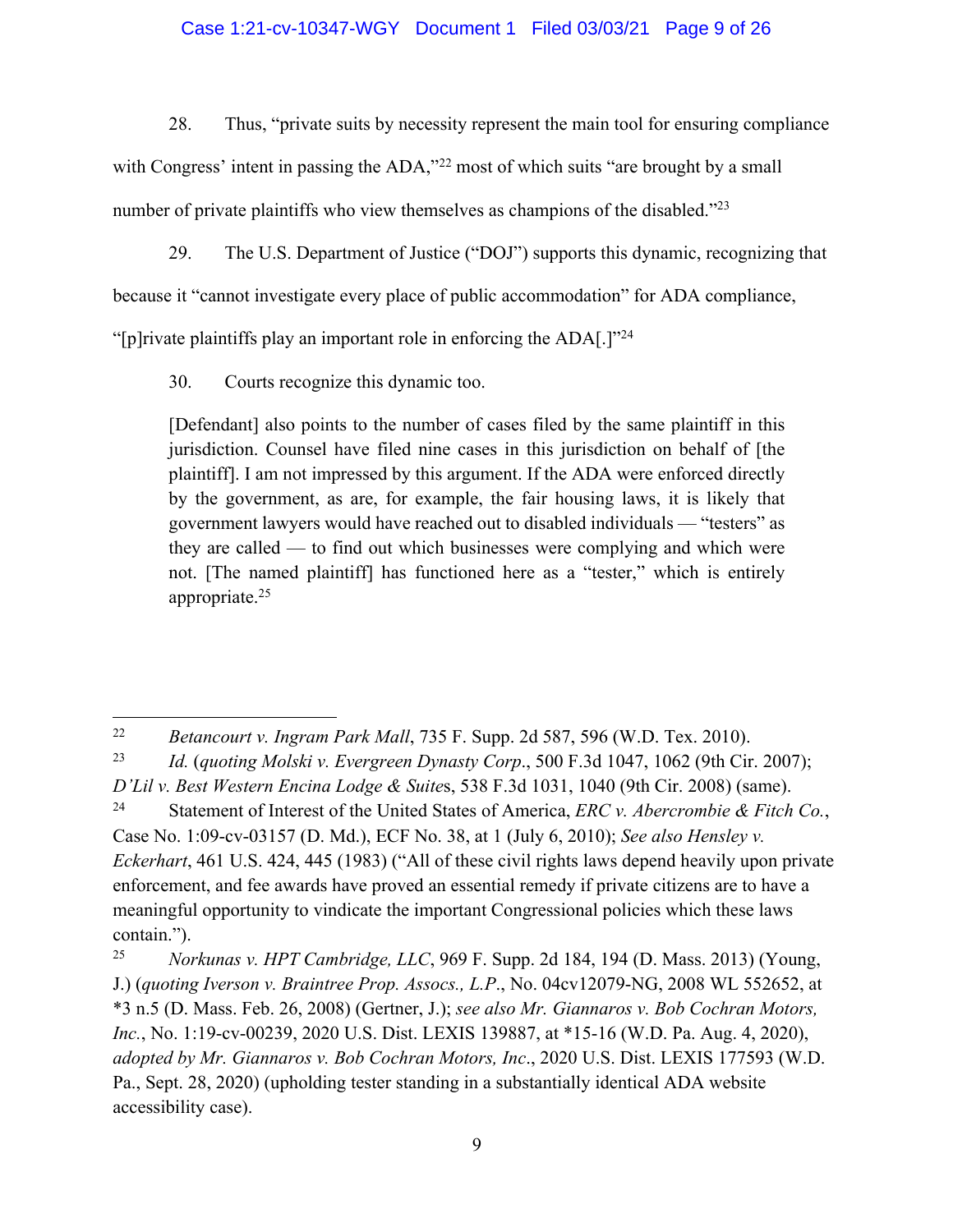### Case 1:21-cv-10347-WGY Document 1 Filed 03/03/21 Page 10 of 26

31. Consistent with the policies summarized above, Mr. Giannaros now assumes the role of private attorney general to ensure Defendant communicates effectively with him and other consumers who demand full and equal screen reader access to Defendant's digital services.

#### **SUBSTANTIVE ALLEGATIONS**

32. The internet is a significant source of information, services, and transactions with instant and 24/7 availability and without the need to travel to attain them.

33. Individuals who are blind access the internet and mobile applications from smartphones and/or personal computers by using keyboard controls and screen access software, which vocalizes information presented visually on a computer screen or displays that information on a user-provided refreshable braille display. Such software provides the only method by which blind individuals can independently access digital information and content. When websites and applications are not designed to allow for use with screen access software, blind individuals are unable to access the information, products, and services offered through the internet.

34. Screen access technology has existed for decades<sup>26</sup> and widely-accepted standards exist to guide entities in making their websites and apps accessible to screen access software, including legal standards under Section 508 of the Rehabilitation Act. The U.S. Department of Health & Human Services maintains Best Practices for Accessible Content to ensure that accessibility is "considered throughout the [website] development process."27

<sup>26</sup> Annemarie Cooke, American Foundation for the Blind, *A History of Accessibility at IBM*  (Mar. 2004), available at  $\frac{https://www.afb.org/aw/5/2/14760}{https://www.afb.org/aw/5/2/14760}$  (last accessed March 3, 2021) (Jim Thatcher created the first screen reader at IBM in 1986.).

<sup>27</sup> *See* U.S. Department of Health & Human Services, usability.gov, Accessibility Basics, available at https://www.usability.gov/what-and-why/accessibility.html (last accessed March 3, 2021).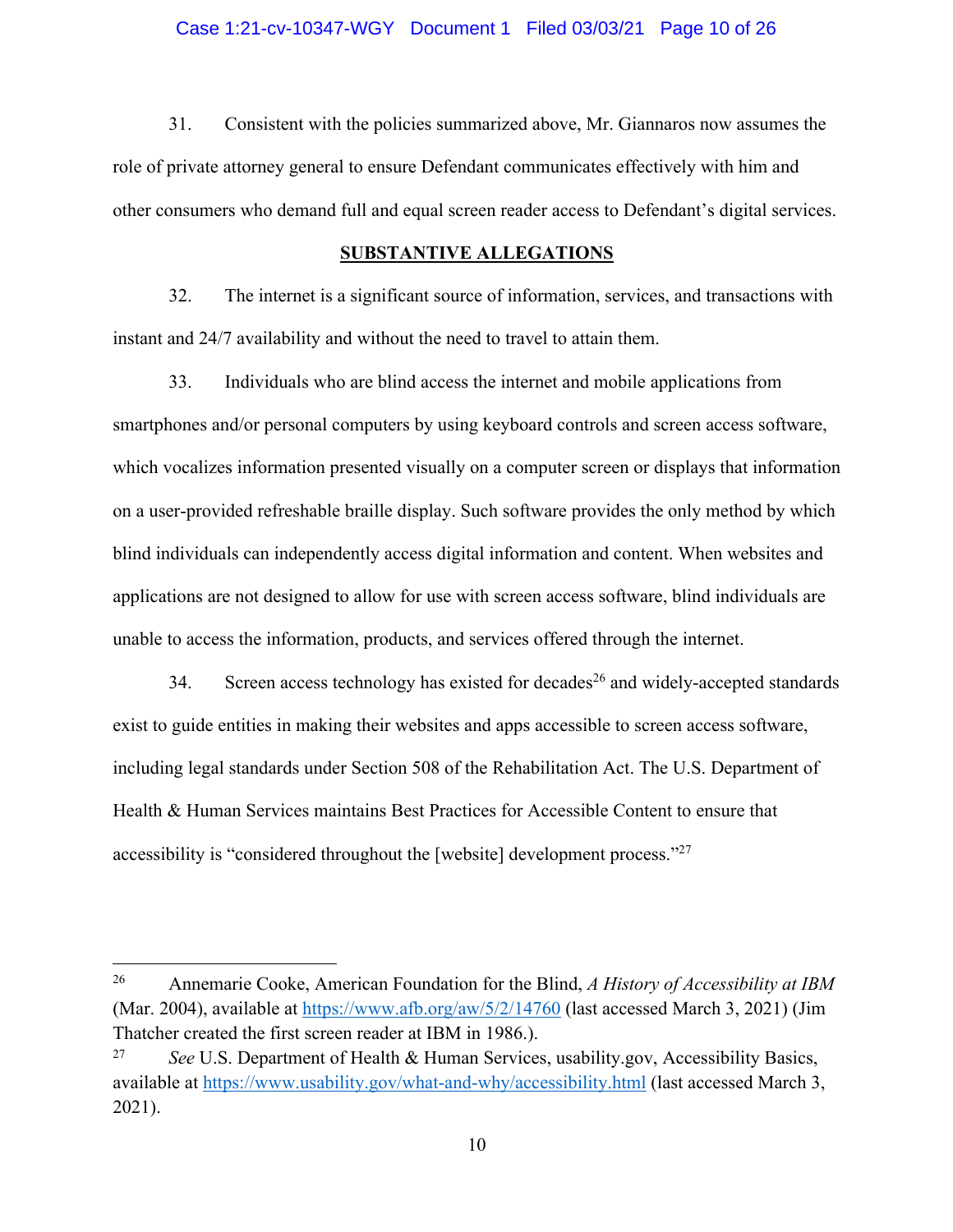## Case 1:21-cv-10347-WGY Document 1 Filed 03/03/21 Page 11 of 26

35. Since at least January 20, 2005, Massachusetts has required all executive agency websites and web-based applications be made accessible for people with disabilities.<sup>28</sup>

## **Defendant's Inaccessible Digital Platform**

36. Defendant owns, operates, developed, procured, maintains and/or uses the Digital Platform for the purpose of communicating information about its products and services to consumers through computers, smartphones, and other mobile devices.

37. Defendant is required to ensure that its Digital Platform communicates information about its products and services effectively to people with disabilities. Despite this obligation, Defendant fails to communicate this information effectively to individuals who are blind because the Digital Platform is not compatible with screen reader auxiliary aids.

38. Specifically, Mr. Giannaros attempted to access Defendant's Digital Platform from Salem, Massachusetts using JAWS 2020 from Freedom Scientific or VoiceOver with iOS (i.e. on his Apple iPhone).

39. "VoiceOver is a gesture-based screen reader that lets you enjoy using iPhone even if you don't see the screen. With VoiceOver enabled, just triple-click the Home button (or the side button on iPhone X or later) to access it wherever you are in iOS. Hear a description of everything happening on your screen, from battery level to who's calling to which app your finger is on. You can also adjust the speaking rate and pitch to suit you. …You can control VoiceOver using a simple set of gestures. Touch or drag your finger



<sup>28</sup> *See* Commonwealth of Massachusetts, Executive Office of Technology Services and Security, *Web Accessibility Standards* (Jan. 20, 2005), available at https://www.mass.gov/guides/web-accessibility-standards (last accessed March 3, 2021).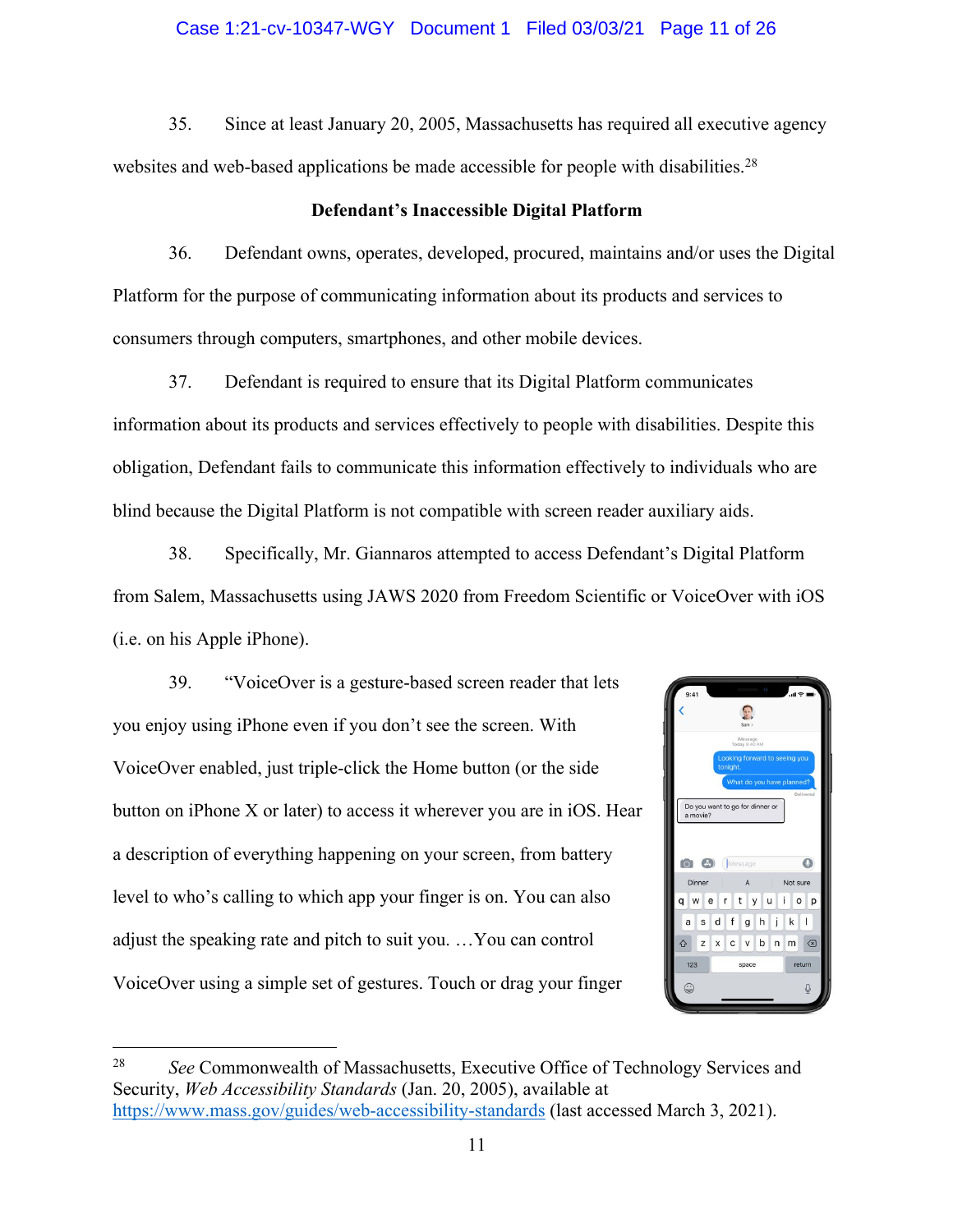## Case 1:21-cv-10347-WGY Document 1 Filed 03/03/21 Page 12 of 26

around the screen and VoiceOver tells you what's there. Tap a button to hear a description, then double-tap to select. Or flick left and right to move from one element to the next. When you interact with an element, a black rectangle appears around it so sighted users can follow along. When you prefer privacy, you can activate a screen curtain to turn off the display completely, but still hear all that VoiceOver has to say. And now with iOS 13, you can choose from a wide range of gestures and assign those you're most comfortable with to the commands you use most."29

40. Here is an example of another online store's successful use of audio descriptions to communicate its products to screen reader users.30 The image on the left illustrates what shoppers perceive visually when browsing the online store with an



iPhone. To the right, is an image from the online store with the audio description highlighted for that image in green. Although invisible to the eye, screen access software reads this highlighted text aloud in order to describe the image to shoppers who cannot perceive content visually. In this example, when shoppers tab to the image file with a screen reader, the online store announces, "One burlap and cotton tote bag with a custom printed architectural company logo." Blind shoppers require descriptive audio descriptions, frequently called "alternative text." like this to access digital content fully, equally, and independently.

<sup>29</sup> *See* Apple, Accessibility, https://www.apple.com/accessibility/iphone/vision/ (last accessed March 3, 2021).

<sup>30</sup> *See* Custom Ink, Homepage, https://www.customink.com/ (last accessed March 3, 2021).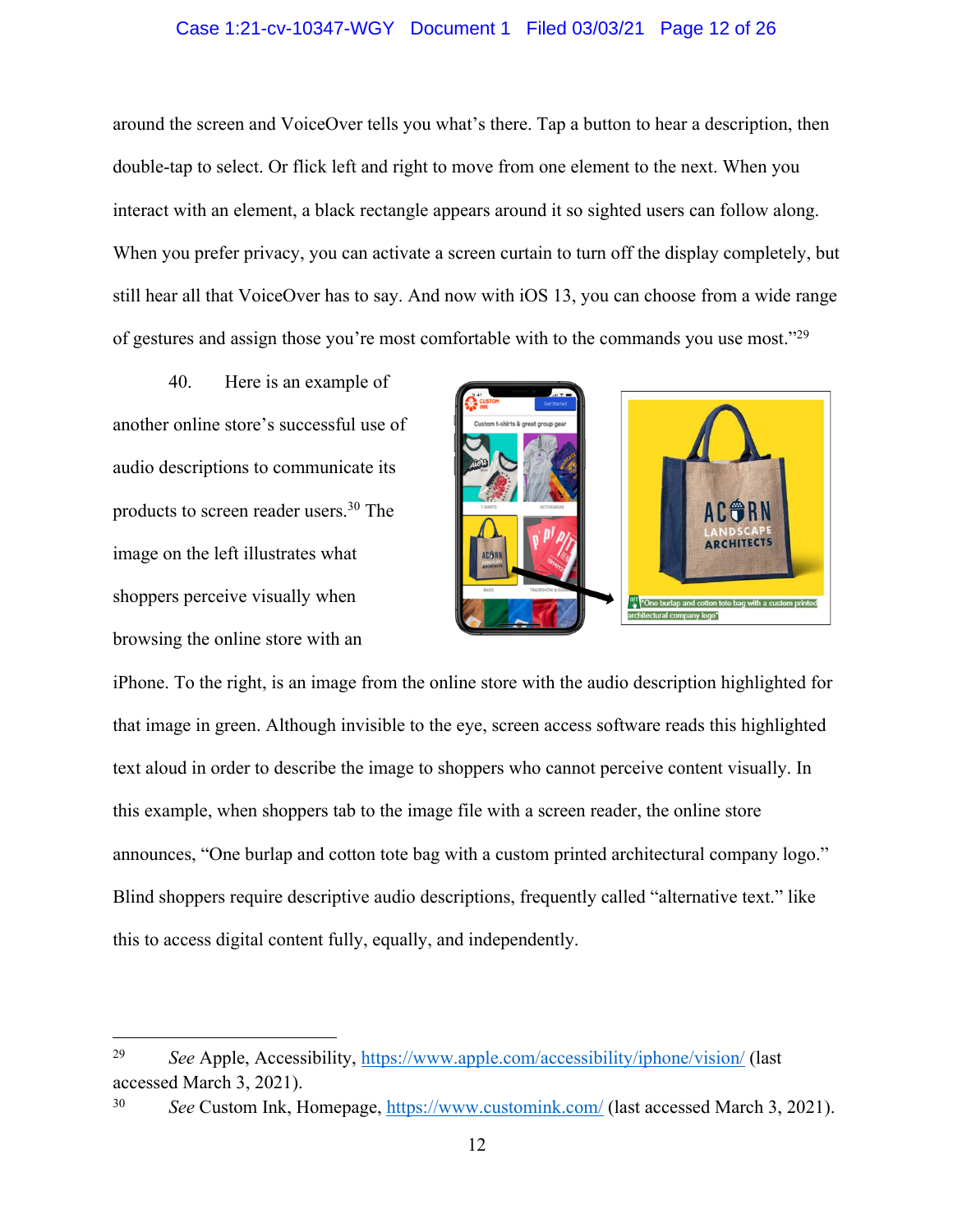### Case 1:21-cv-10347-WGY Document 1 Filed 03/03/21 Page 13 of 26

41. Unfortunately, because of Defendant's failure to build its Digital Platform in a manner that is compatible with screen access software, including VoiceOver, Mr. Giannaros is unable to understand, and thus is denied the benefit of, much of the content and services he wishes to access from his smartphone.

42. As a result of visiting the Digital Platform, and from investigations performed on his behalf, Mr. Giannaros found that Defendant fails to communicate information about its products and services effectively because screen reader auxiliary aids cannot access important content on the Digital Platform. Click the link at the end of each subparagraph below to watch a short video illustrating some of the communication barriers on Defendant's Digital Platform.

(a) The Digital Platform allows consumers to apply for credit through "Dell Preferred Account" to finance their purchase. Consumers who wish to learn more about financing may click a button to learn about the different options Defendant offers. After clicking the button, Defendant displays a pop-up window on the screen. Consumers who perceive content visually can access the pop-up window to learn about important credit information, like minimum payment amounts, total payments, and other information. Unfortunately, Defendant fails to notify screen readers when this pop-up window appears. Instead, screen readers remain focused on the content of the Digital Platform's underlying page, making the pop-up invisible to screen reader users. As a result, it is impossible for Plaintiff to perceive the additional information he needs before choosing this financing option. Click the following link to view a short video demonstrating this access barrier: https://youtu.be/GGfqzx-UXKY.

(b) The Digital Platform uses visual cues to convey content and other information. Unfortunately, screen readers cannot interpret these cues and communicate the information they represent to individuals with visual disabilities. For example, consumers who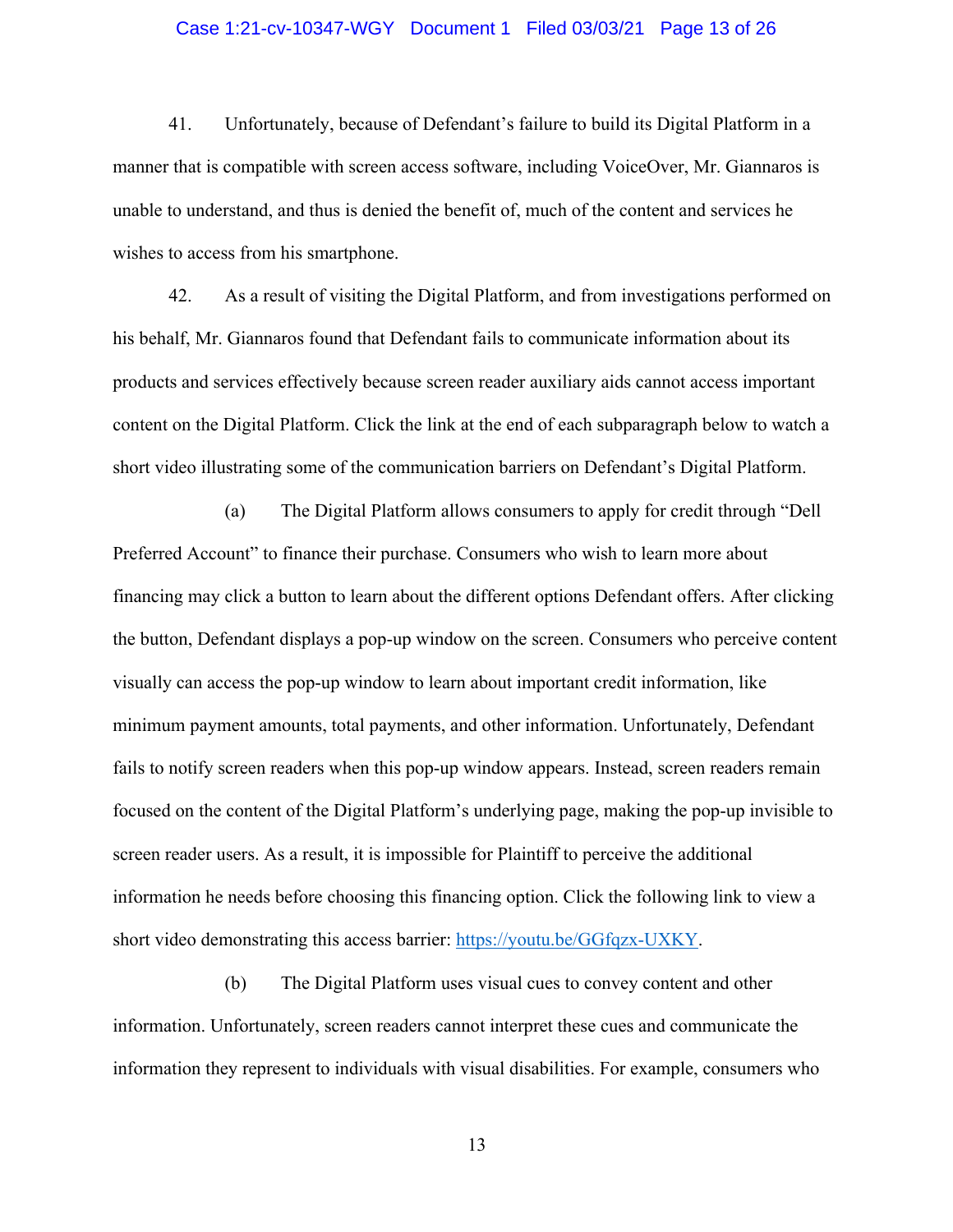#### Case 1:21-cv-10347-WGY Document 1 Filed 03/03/21 Page 14 of 26

perceive content visually will notice that many products available for purchase on the Digital Platform include two prices. One price—a higher price—appears in strikethrough font. The other—a lower price—does not. Consumers who perceive content visually will understand that the price appearing in strikethrough font is the "old" or "original" price, while the price appearing in regular font is the "new" or "sale" price. Unfortunately, screen readers cannot identify the meanings of these two fonts so that users can make an informed decision. Instead, Defendant announces two prices for the same product, making it difficult for consumers to determine with certainty what they signify, like different quantities, conditions, sizes, or in this case, sales. This unnecessary confusion frustrates Plaintiff's ability to make informed purchasing decisions, and increases the odds he will abandon the purchase process without making a selection at all. Click the following link to view a short video demonstrating this access barrier: https://youtu.be/FJZblAOvnYM.

(c) Information, structure, and relationships conveyed through presentation cannot be programmatically determined. Sighted users perceive structure and relationships through various visual cues—headings are often in a larger, bold font separated from paragraphs by blank lines; list items are preceded by a bullet and perhaps indented; paragraphs are separated by a blank line; and so on. Having these structures and these relationships programmatically determined or available in text ensures that information important for comprehension will be perceivable to all. To this end, visitors to the Digital Platform will encounter various footnotes/endnotes that Defendant uses to communicate related information, source citations, or important legal disclosures. Sighted users can scan to the bottom of a section or webpage to review noted material. Unfortunately, Defendant fails to include appropriate tags for or in-page links to these notes, making it difficult for screen reader users, like Plaintiff, to comprehend the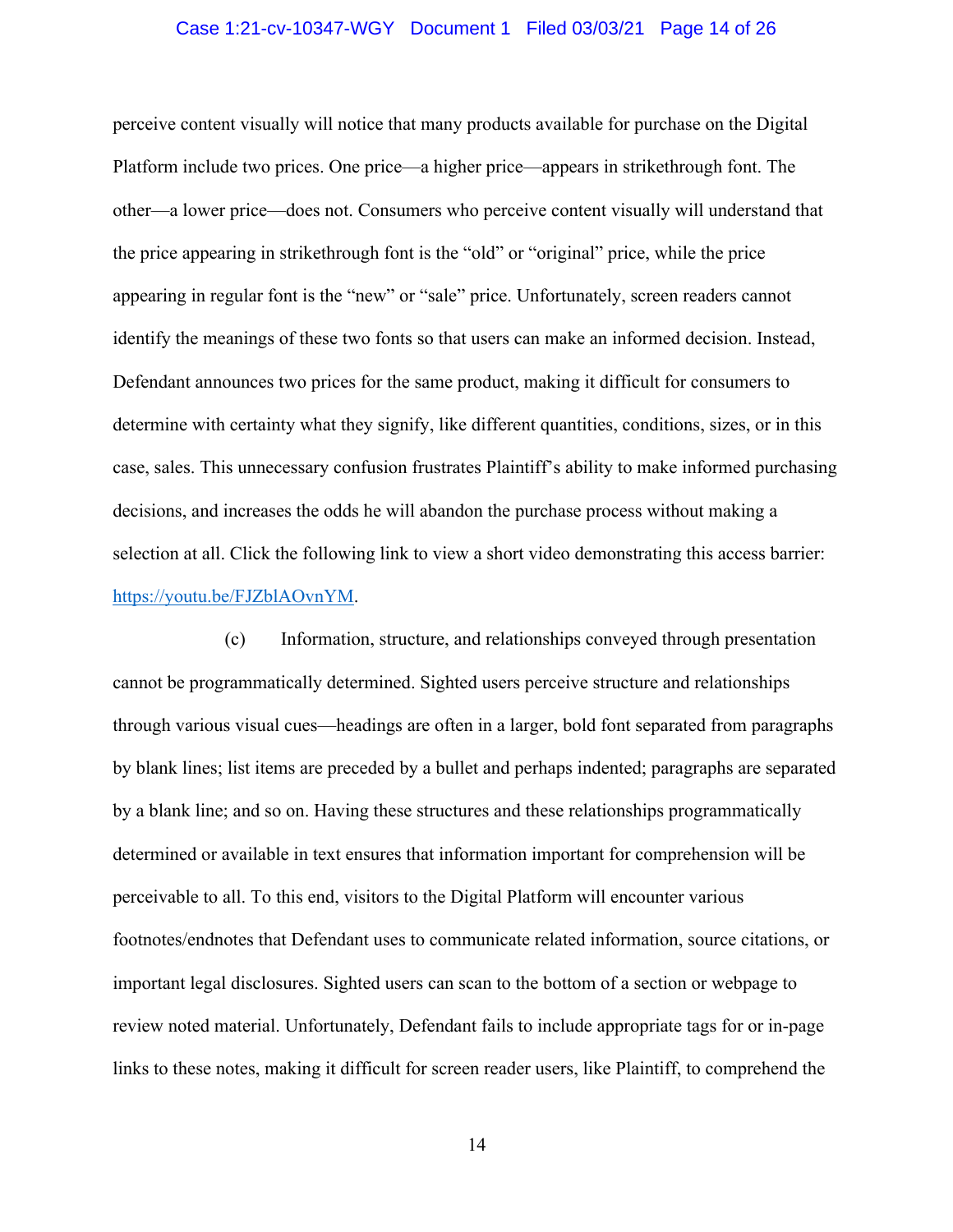#### Case 1:21-cv-10347-WGY Document 1 Filed 03/03/21 Page 15 of 26

relationship between primary and referenced content. Click the following link to view a short video demonstrating this access barrier: https://youtu.be/EpmhwDM1tSQ.

(d) Defendant does not provide a text equivalent for non-text elements. Providing text alternatives allows the information to be rendered in a variety of ways by a variety of consumers. A person who cannot see a picture, logo, or icon can have a text alternative read aloud using synthesized speech. For example, consumers who perceive content visually will notice various logos on the Digital Platform's checkout platform identifying the payment methods that Defendant accepts, including Dell Preferred Account, Visa, MasterCard, American Express, Discover, Google Pay, PayPal, and more. Unfortunately, Defendant's accessibility policies fail to ensure these logos include sufficiently descriptive alternative text. As a result, Plaintiff is unable to determine whether the Digital Platform accepts his preferred method of payment. Click the following link to view a short video demonstrating this access barrier: https://youtu.be/zXHs4J--U4E.

(e) Defendant does not provide a sufficient text equivalent for many important non-text elements. Providing text alternatives allows information to be rendered in a variety of ways by a variety of consumers. A person who cannot see a picture, logo, or icon can have a text alternative read aloud using synthesized speech. For example, Defendant fails to provide alternative text for information that is communicated visually in media players. Online content providers often rely on video to capture consumers' attention, embedding text within the video, instead of traditional print, to communicate news and information. Unfortunately, Defendant fails to include alternative text to also communicate this information to screen reader users, making it impossible for Plaintiff to discover the information featured visually in the media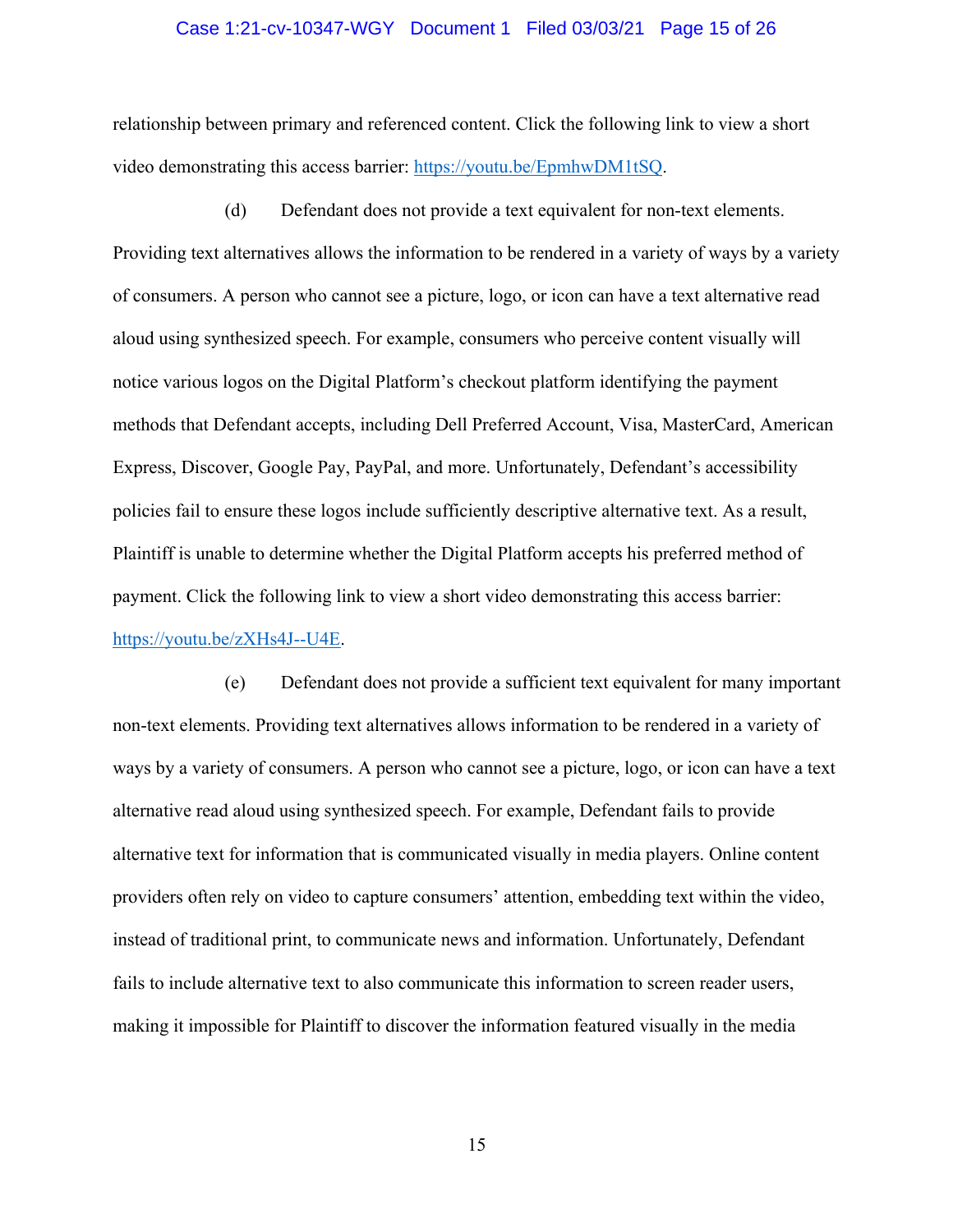## Case 1:21-cv-10347-WGY Document 1 Filed 03/03/21 Page 16 of 26

player. Click the following link to view a short video demonstrating this access barrier: https://youtu.be/TqarGUnMFrU.

## **Plaintiff's Injury**

43. As a result of the access barriers described above, and others, Defendant fails to communicate information about its products and services to Mr. Giannaros effectively, which in turn denies Mr. Giannaros full and equal access to Defendant's online store and deters him from returning to the store in the future.<sup>31</sup>

44. Still, Mr. Giannaros intends to attempt to access the Digital Platform within the next six months to research the products and services Defendant offers or to test the Digital Platform for compliance with the ADA.<sup>32</sup>

45. If the Digital Platform were accessible (*i.e.,* if Defendant removed the access barriers and implemented the practices described herein), Mr. Giannaros could independently access Defendant's online services.

## **Defendant's Digital Platform Must Comply with the ADA**

46. The ADA "as a whole is intended 'to provide a clear and comprehensive national mandate for the elimination of discrimination against individuals with disabilities.<sup>"33</sup>

47. Title III advances that goal by providing that "[n]o individual shall be discriminated against on the basis of disability in the full and equal enjoyment of the products, services, facilities, privileges, advantages, or accommodations of any place of public

<sup>31</sup> *Your Website is Scaring Customers Away. 5 Easy Ways to Fix It*, *supra* note 13.

<sup>32</sup> *See Norkunas* and *Iverson supra* note 28.

<sup>33</sup> *Olmstead v. L.C. ex rel. Zimring*, 527 U.S. 581, 589 (1999) (*quoting* 42 U.S.C. §  $12101(b)(1)$ ).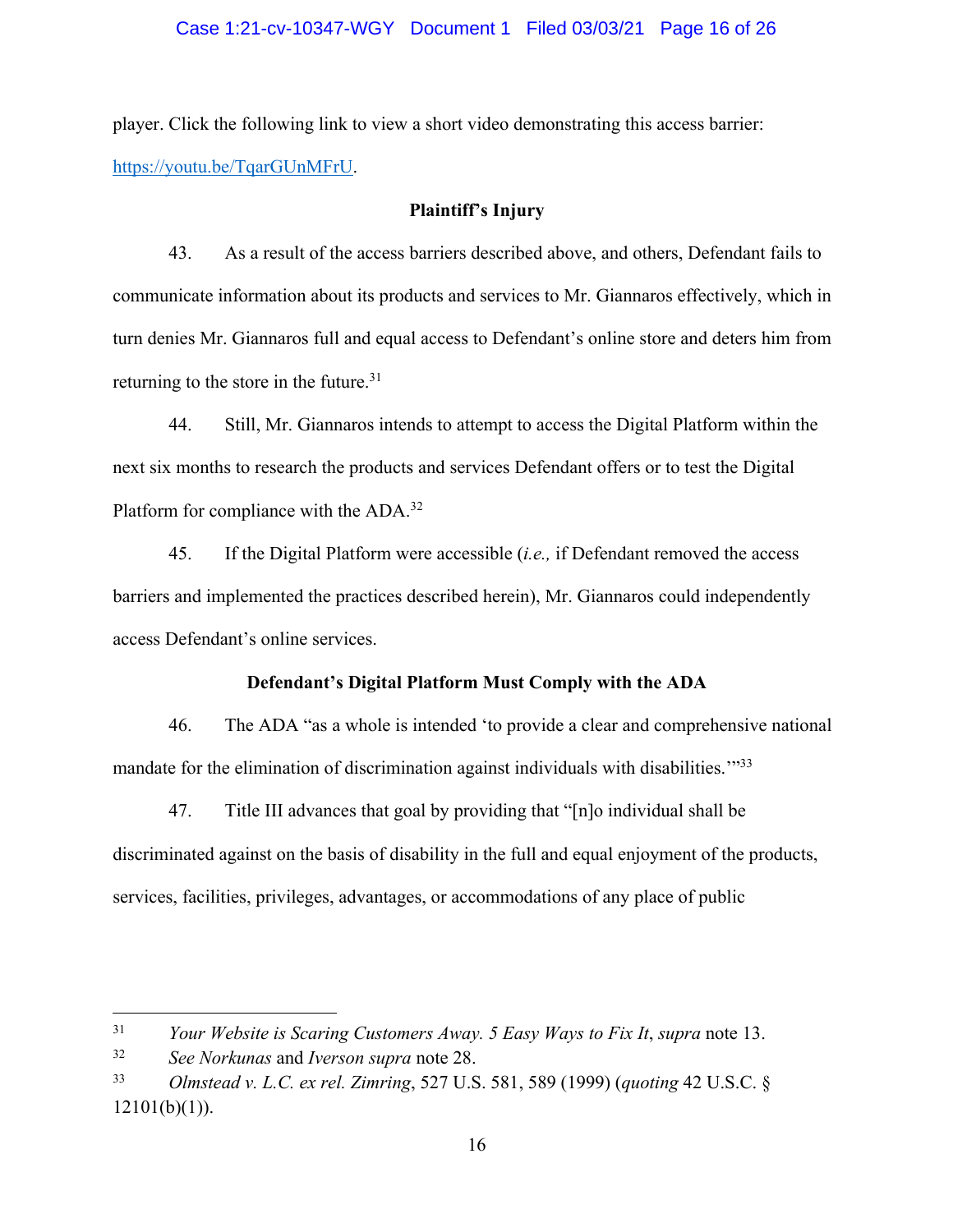## Case 1:21-cv-10347-WGY Document 1 Filed 03/03/21 Page 17 of 26

accommodation by any person who owns, leases (or leases to), or operates a place of public accommodation."34

48. DOJ regulations require that a public accommodation "furnish appropriate auxiliary aids and services where necessary to ensure effective communication with individuals with disabilities."<sup>35</sup>

49. DOJ defines "auxiliary aids and services" to include "accessible electronic and information technology" or "other effective methods of making visually delivered materials available to individuals who are blind or have low vision."36

50. Therefore, the ADA mandates that places of public accommodation provide auxiliary aids and services to make visual materials available to individuals who are blind.<sup>37</sup>

51. Defendant is a place of public accommodation under the ADA because it is a "sales or rental establishment" and/or "other service establishment."38

52. The Digital Platform is a service, facility, advantage, or accommodation of Defendant.

53. As a service, facility, advantage, or accommodation of Defendant, Defendant must ensure blind patrons have full and equal access to the Digital Platform.

54. Indeed, the ADA expressly provides that a place of public accommodation engages in unlawful discrimination if it fails to "take such steps as may be necessary to ensure

<sup>34</sup> 42 U.S.C. § 12182(a).

<sup>35</sup> 28 C.F.R. § 36.303(c)(1); *see Bragdon v. Abbott*, 524 U.S. 624, 646 (1998) (holding that DOJ's administrative guidance on ADA compliance is entitled to deference).

 $36$  28 C.F.R. § 36.303(b)(2).

<sup>37</sup> 28 C.F.R. § 36.303.

 $38$  42 U.S.C. § 12181(7)(E), (F).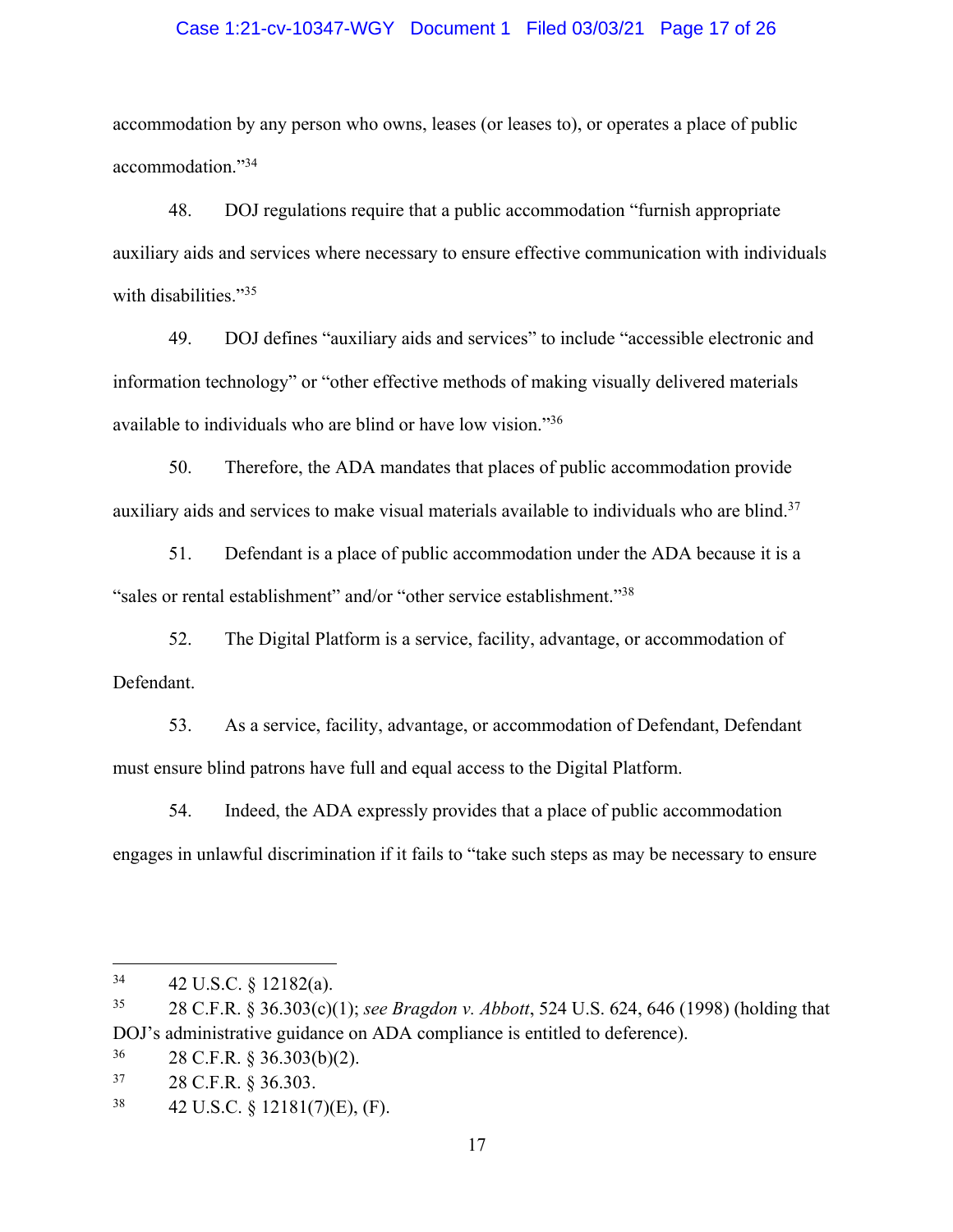## Case 1:21-cv-10347-WGY Document 1 Filed 03/03/21 Page 18 of 26

that no individual with a disability is excluded, denied services, segregated or otherwise treated differently than other individuals because of the absence of auxiliary aids and services."<sup>39</sup>

## **Defendant Received Fair Notice of its ADA Obligations**

55. Defendant and other covered entities have had more than adequate notice of their obligation to offer individuals with disabilities an equal opportunity to access and enjoy their services and communications, including the Digital Platform.

56. Since its enactment in 1990, the ADA has clearly stated that covered entities must provide "full and equal enjoyment of the[ir] goods, services, facilities, privileges, advantages, or accommodations" to people with disabilities,<sup>40</sup> and must "ensure that no individual with a disability is excluded, denied services, segregated or otherwise treated differently than other individuals because of the absence of auxiliary aids and services."41

57. The DOJ first announced its position that Title III applies to websites of public accommodations in a 1996 letter from Assistant Attorney General Deval Patrick responding to an inquiry by Senator Tom Harkin regarding the accessibility of websites to blind individuals.<sup>42</sup>

58. Since then, DOJ has "repeatedly affirmed the application of [T]itle III to Web sites of public accommodations."<sup>43</sup>

 $39$  42 U.S.C. § 12182(b)(2)(A)(iii).

 $^{40}$  42 U.S.C. § 12182(a).

<sup>41 42</sup> U.S.C. § 12182(b)(2)(A)(iii).

<sup>&</sup>lt;sup>42</sup> Letter from Deval L. Patrick, Assistant Attorney General, Civil Rights Division, Department of Justice, to Tom Harkin, U.S. Senator (Sept. 9, 1996), available at https://www.justice.gov/crt/foia/file/666366/download (last accessed March 3, 2021).

<sup>43</sup> 75 Fed. Reg. 43460-01, 43464 (July 26, 2010).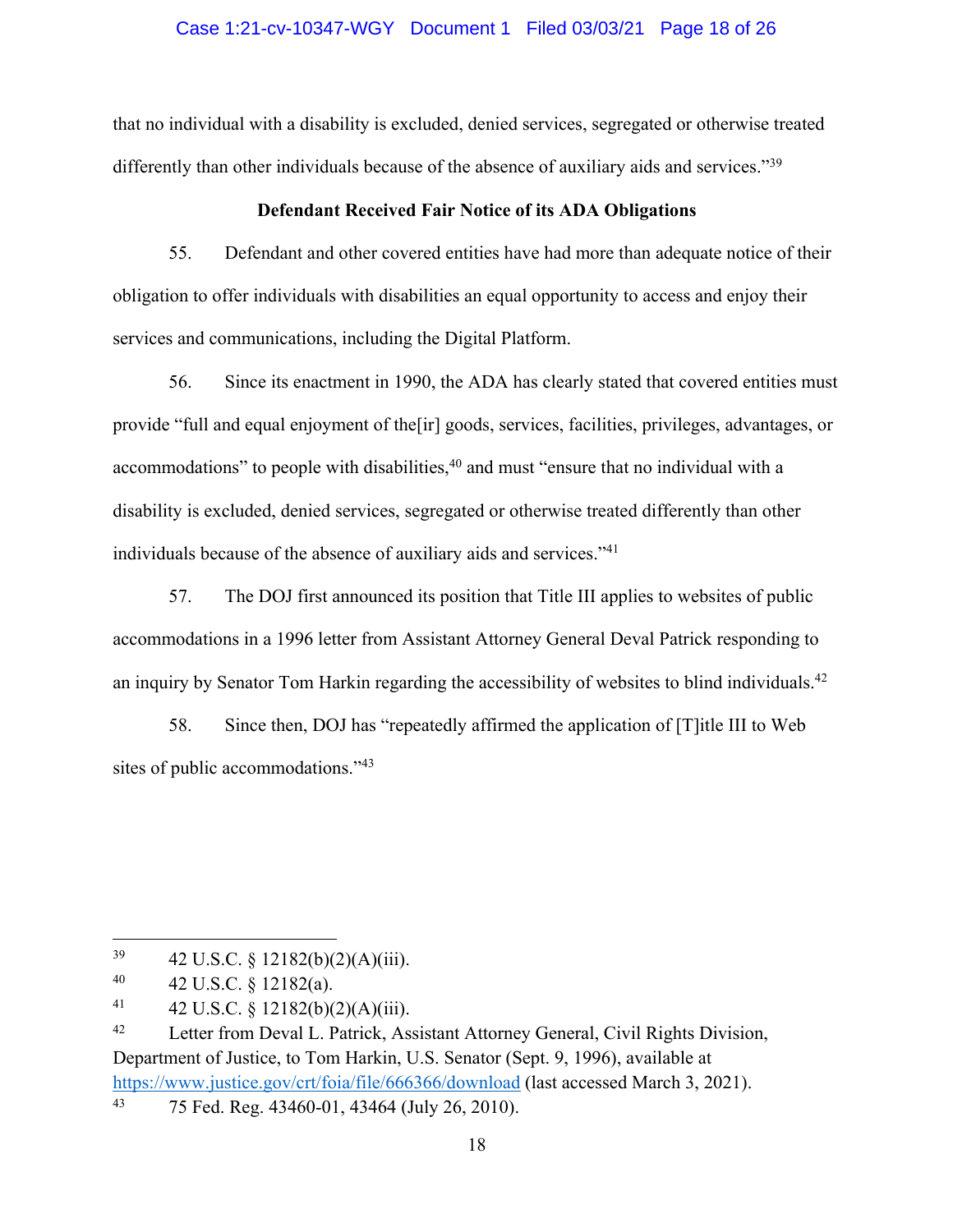## Case 1:21-cv-10347-WGY Document 1 Filed 03/03/21 Page 19 of 26

59. In 2000, DOJ argued to the Fifth Circuit that a business providing services solely over the internet is subject to the ADA's prohibitions on discrimination on the basis of disability.44

60. In 2002, DOJ argued to the Eleventh Circuit that there need not be a nexus between a challenged activity and a private entity's "brick-and-mortar" facility to obtain coverage under Title III. DOJ argued that Title III applies to any activity or service offered by a public accommodation, on or off the premises.45

61. In 2014, DOJ entered into a settlement agreement with America's then-leading internet grocer to remedy allegations that its website, www.peapod.com, is inaccessible to some individuals with disabilities, in violation of the ADA. DOJ's enforcement action against this online-only business affirms the ADA covers public accommodations that do not operate brickand-mortar facilities open to the public.46

62. In a September 25, 2018 letter to U.S. House of Representative Ted Budd, U.S.

Department of Justice Assistant Attorney General Stephen E. Boyd confirmed that public

<sup>44</sup> Brief of the United States as Amicus Curiae in Support of Appellant, *Hooks v. Okbridge, Inc.*, Case No. 99-50891 (5th Cir. June 30, 2000),

https://www.justice.gov/sites/default/files/crt/legacy/2010/12/14/hooks.pdf (last accessed March 3, 2021) ("A COMMERCIAL BUSINESS PROVIDING SERVICES SOLELY OVER THE INTERNET IS SUBJECT TO THE ADA'S PROHIBITION AGAINST DISCRIMINATION ON THE BASIS OF DISABILITY.") (emphasis in original).

<sup>45</sup> Brief for the United States as Amicus Curiae in Support of Appellant, *Rendon v. Valleycrest Productions, Inc.*, Case No. 01-11197, 294 F.3d 1279 (11th Cir. 2002), available at https://www.justice.gov/sites/default/files/crt/legacy/2010/12/14/rendon.pdf (last accessed March 3, 2021).

<sup>46</sup> *See* Settlement Agreement Between the United States of America and Ahold U.S.A., Inc. and Peapod, LLC, DJ 202-63-169 (Nov. 17, 2014), available at https://www.justice.gov/file/163956/download (last accessed March 3, 2021).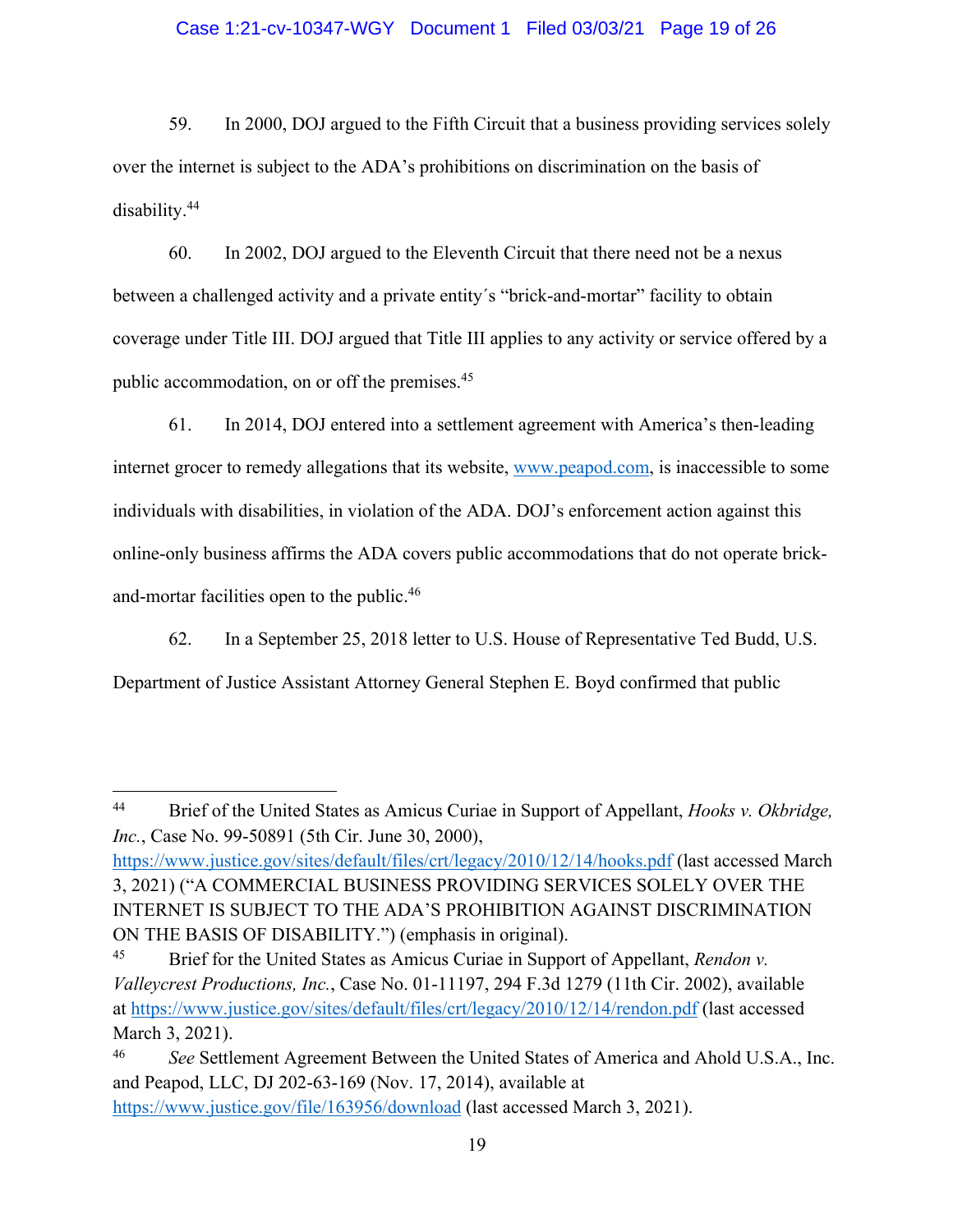## Case 1:21-cv-10347-WGY Document 1 Filed 03/03/21 Page 20 of 26

accommodations must make the websites they own, operate, or control equally accessible to individuals with disabilities. Assistant Attorney General Boyd's letter provides:

The Department [of Justice] first articulated its interpretation that the ADA applies to public accommodations' websites over 20 years ago. This interpretation is consistent with the ADA's title III requirement that the goods, services, privileges, or activities provided by places of public accommodation be equally accessible to people with disabilities. 47

63. In 2019, the United States Supreme Court declined to review a Ninth Circuit decision holding that (1) Title III of the Americans with Disabilities Act, 42 U.S.C. § 12101 *et seq.* ("Title III") covers websites and mobile applications and (2) the imposition of liability on businesses for not having an accessible website and mobile application does not violate the due process rights of public accommodations.48

64. Thus, since at least since 1996, Defendant has been on notice that its online offerings must effectively communicate with disabled consumers and facilitate "full and equal enjoyment" of the products and services it offers.<sup>49</sup>

# **SUBSTANTIVE VIOLATION**

# **Title III of the ADA, 42 U.S.C. § 12181** *et seq***.**

65. The assertions contained in the previous paragraphs are incorporated by reference.

<sup>47</sup> See Letter from Assistant Attorney General Stephen E. Boyd, U.S. Department of Justice, to Congressman Ted Budd, U.S. House of Representatives (Sept. 25, 2018), https://www.adatitleiii.com/wp-content/uploads/sites/121/2018/10/DOJ-letter-to-congress.pdf (last accessed March 3, 2021).

<sup>48</sup> *See Robles v. Domino's Pizza, LLC*, 913 F.3d 898 (9th Cir. 2019) cert. denied 589 U.S. \_\_\_ (U.S. Oct. 7, 2019) (No. 18-1539).

<sup>49 42</sup> U.S.C.  $\S$  12182(a).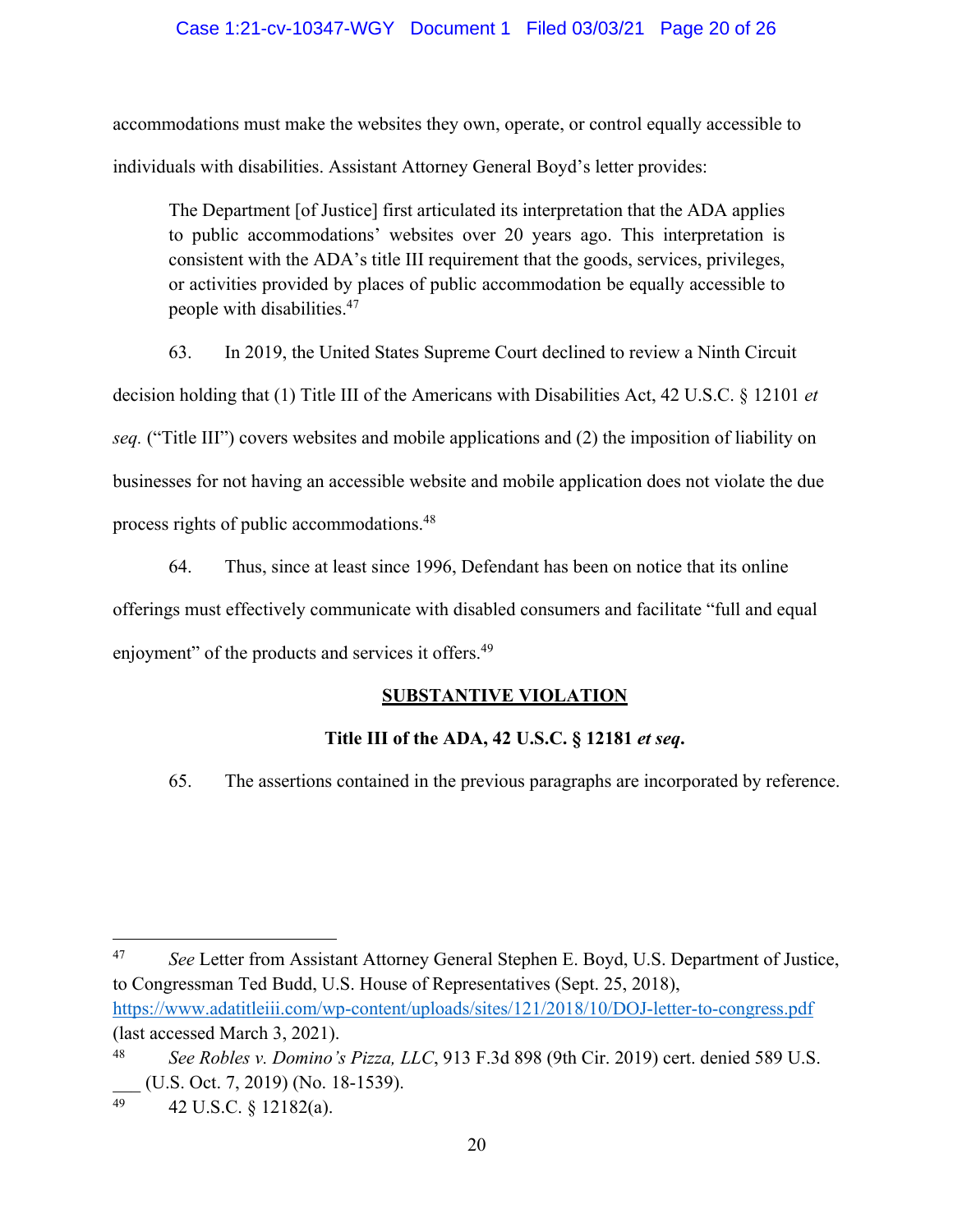### Case 1:21-cv-10347-WGY Document 1 Filed 03/03/21 Page 21 of 26

66. Title III of the ADA guarantees that individuals with disabilities shall have full and equal enjoyment of the products, services, facilities, privileges, advantages, or accommodations of any place of public accommodation.<sup>50</sup>

67. Defendant is bound by the regulations implementing Title III of the ADA, which require that places of public accommodation ensure effective communication to individuals with disabilities.<sup>51</sup>

68. Mr. Giannaros is legally blind and therefore an individual with a disability under the ADA.

69. Defendant is a place of public accommodation under the ADA because it is a "sales or rental establishment" and/or "other service establishment."52

70. Defendant owns, operates, or maintains the Digital Platform.

71. The Digital Platform is a service, facility, privilege, advantage, or accommodation of Defendant.

72. The Digital Platform contains communication barriers that prevent full and equal use by blind persons, including Mr. Giannaros, using screen access software.

73. Because of these communication barriers, Defendant denies Mr. Giannaros full and equal enjoyment of the information, products, services, facilities, privileges, advantages, or accommodations that it makes available to the sighted public through the Digital Platform.

74. These access barriers now deter Mr. Giannaros from attempting to use the Digital Platform.

75. Defendant's discrimination is ongoing.

<sup>50</sup> 42 U.S.C. § 12182; 28 C.F.R. § 36.201.

<sup>51</sup> 28 C.F.R.§ 36.303(c).

 $52 \qquad 42 \text{ U.S.C. } \S 12181(7)(\text{E}), (\text{F}).$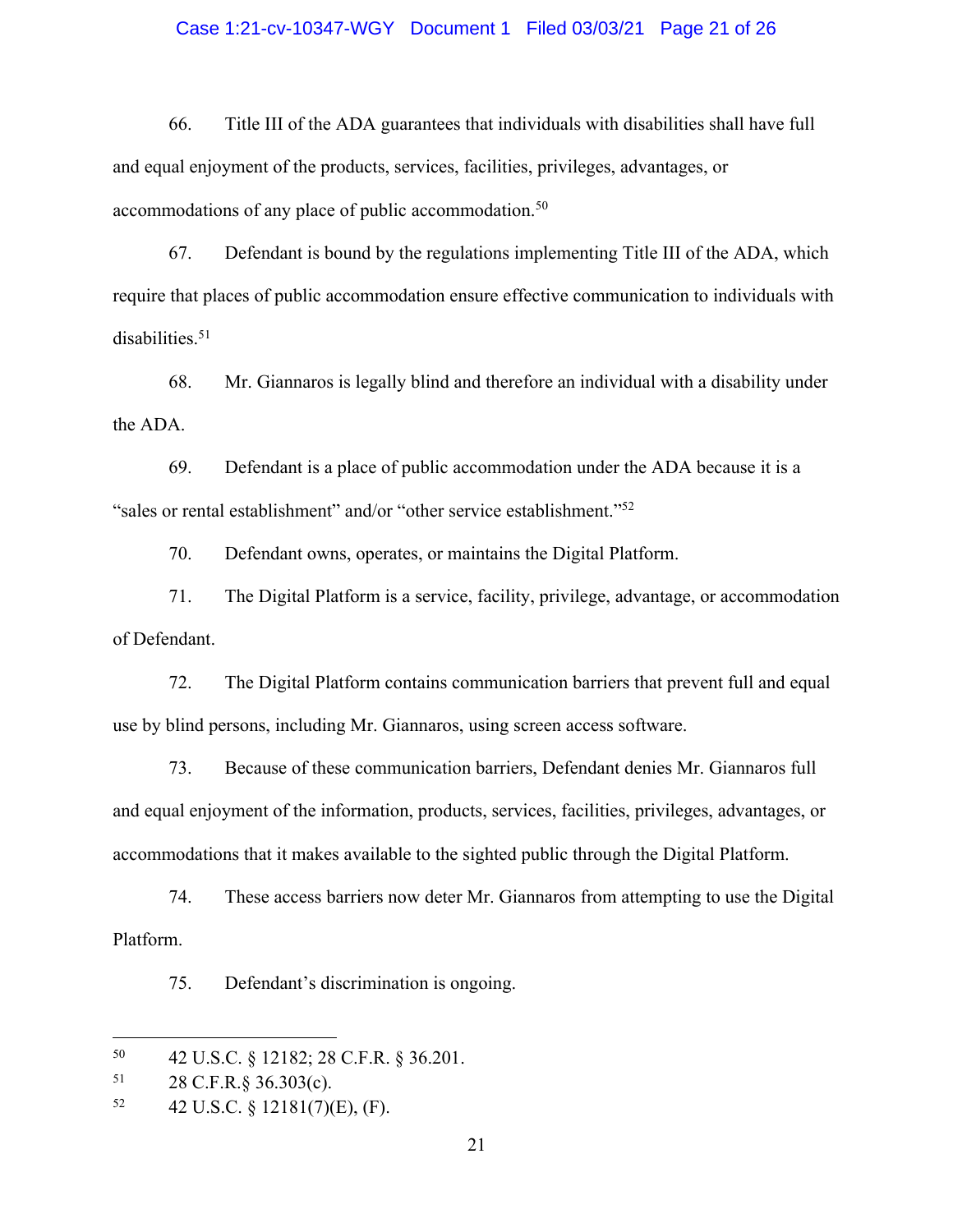#### **PRAYER FOR RELIEF**

WHEREFORE, Mr. Giannaros requests judgment as follows:

(A) A Declaratory Judgment that at the commencement of this action Defendant was in violation of the specific requirements of Title III of the ADA described above, and the relevant implementing regulations of the ADA, in that Defendant took no action that was reasonably calculated to ensure Defendant communicated the digital content of its Digital Platform to individuals with disabilities effectively such that Mr. Giannaros could fully, equally, and independently access Defendant's products and services;

(B) A permanent injunction pursuant to 42 U.S.C.  $\S$  12188(a)(2) and 28 CFR  $\S$ 36.504(a) which directs Defendant to take all steps necessary to communicate the content of its Digital Platform to screen reader users effectively such that Defendant's online products and services are fully, equally, and independently accessible to individuals with visual disabilities, and which further directs that the Court shall retain jurisdiction for a period to be determined to ensure that Defendant has adopted and is following an institutional policy that will in fact cause it to remain fully in compliance with the law—the specific injunctive relief requested by Mr. Gianarros is described more fully below:<sup>53</sup>

<sup>&</sup>lt;sup>53</sup> The injunctive relief herein is consistent with a 2011 settlement agreement entered into between National Federation of the Blind and The Pennsylvania State University, available at https://accessibility.psu.edu/nfbpsusettlement/ (last accessed March 3, 2021); a 2014 settlement agreement between the U.S. Department of Justice and Ahold U.S.A., Inc. and Peapod, LLC, *supra* note 47; and a 2014 Resolution Agreement between the U.S. Department of Education and Youngstown State University, available at https://www2.ed.gov/documents/pressreleases/youngstown-state-university-agreement.pdf (last accessed March 3, 2021).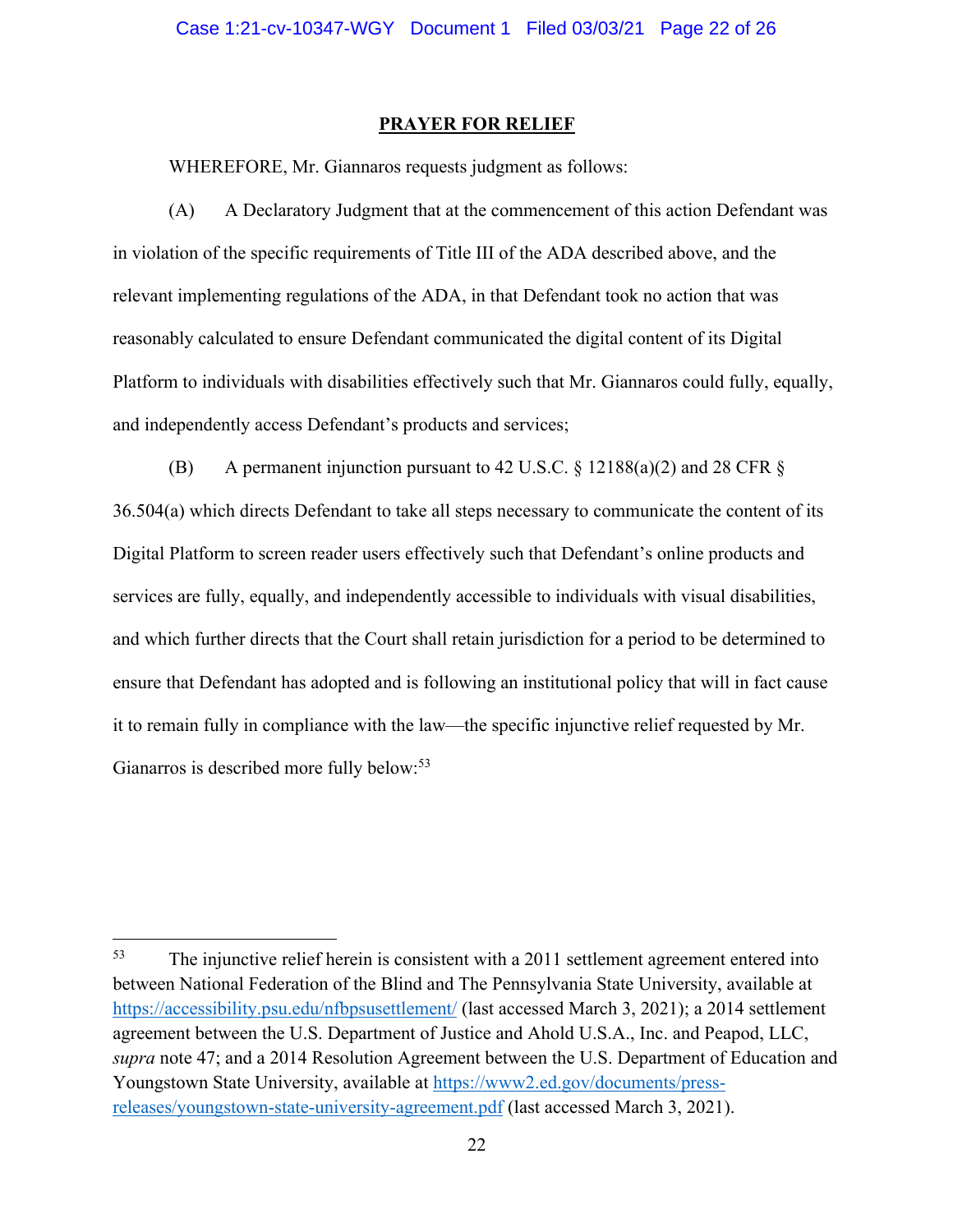#### Case 1:21-cv-10347-WGY Document 1 Filed 03/03/21 Page 23 of 26

(1) Within 90-days of the Court's Order, Defendant shall complete an accessibility audit of its Digital Platform that will examine the accessibility and usability of the Digital Platform by consumers who are blind.

(2) Within 180-days of the Court's Order, Defendant shall develop a corrective action strategy ("Strategy") based on the audit findings. In addition to the deadlines outlined below, the Strategy shall include dates by which corrective action shall be completed.

(3) Within 210-days of the Court's Order, Defendant shall disseminate the Strategy among its executive-level managers, employees, and contractors, if any, involved in digital development and post it on the Digital Platform.

(4) Within 90-days of the Court's Order, Defendant shall develop a Digital Accessibility Policy Statement that demonstrates its commitment to digital accessibility to blind and other print disabled consumers, as required by the Americans with Disabilities Act. This Policy Statement shall be posted in the header of each homepage on the Digital Platform within 120-days of the Court's Order, and shall disclose that an audit is taking or has taken place and that a Strategy will be disseminated and posted on the Digital Platform within 180-days of the Court's Order.

(5) Within 240-days of the Court's Order, Defendant shall develop procedures to implement its Digital Accessibility Policy across the entire Digital Platform. Defendant shall disseminate its Policy and procedures to its executive-level managers, employees, and contractors, if any, involved in digital development.

(6) Within 12-months of the Court's Order, Defendant shall conduct training, instruction and support to ensure that all executive-level managers and employees involved in digital development are aware of and understand the Digital Accessibility Policy, including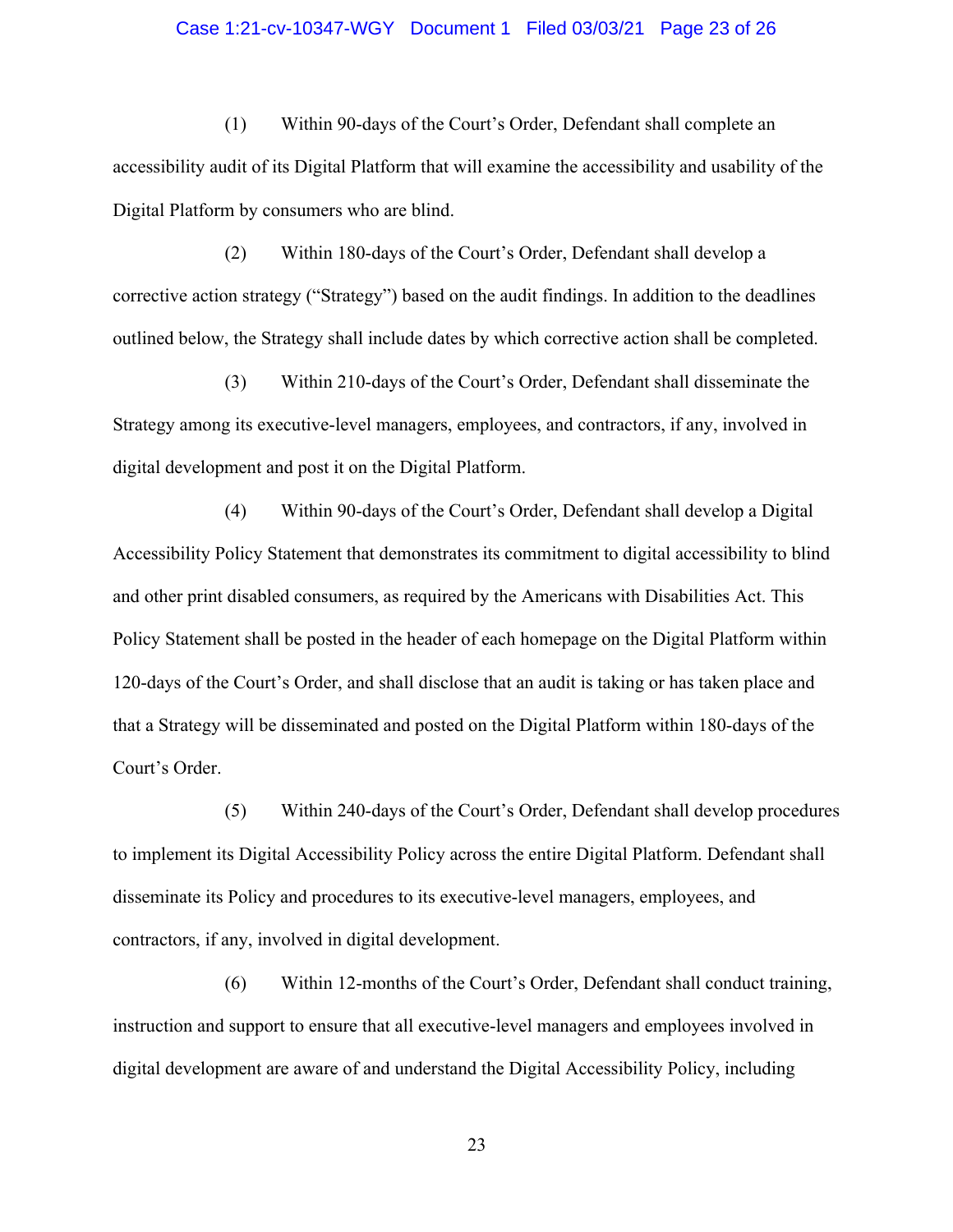#### Case 1:21-cv-10347-WGY Document 1 Filed 03/03/21 Page 24 of 26

proper procedures, tools, and techniques to implement the Digital Accessibility Policy effectively and consistently.

(7) Within 12-months of the Court's Order, Defendant shall hire or designate a staff person with responsibility and commensurate authority, to monitor the Digital Accessibility Policy and procedures.

(8) Within 12-months of the Court's Order, Defendant shall develop and institute procedures that require third-party content and plug-ins built into the Digital Platform to provide blind consumers the same programs, benefits and services that they do to individuals without disabilities, except that when it is technically unfeasible to do so. Defendant shall effectuate these obligations by, among other things, implementing as part of its Request for Proposal process language that bidders meet the accessibility standards set forth in WCAG 2.0 Level AA for web-based technology and the Americans with Disabilities Act; requiring or encouraging, at Defendant's discretion, as part of any contract with its vendors, provisions in which the vendor warrants that any technology provided complies with these standards and any applicable current federal disability law.

(9) Within 18-months, all pages hosted on the Digital Platform that have been published shall be Accessible to blind users. "Accessible" means fully and equally accessible to and independently usable by blind individuals so that blind consumers are able to acquire the same information, engage in the same interactions, and enjoy the same services as sighted consumers, with substantially equivalent ease of use.

(10) Defendant shall not release for public viewing or use a substantial addition, update, or change to the Digital Platform until it has determined through automated and user testing that those proposed additions, updates, or changes are Accessible.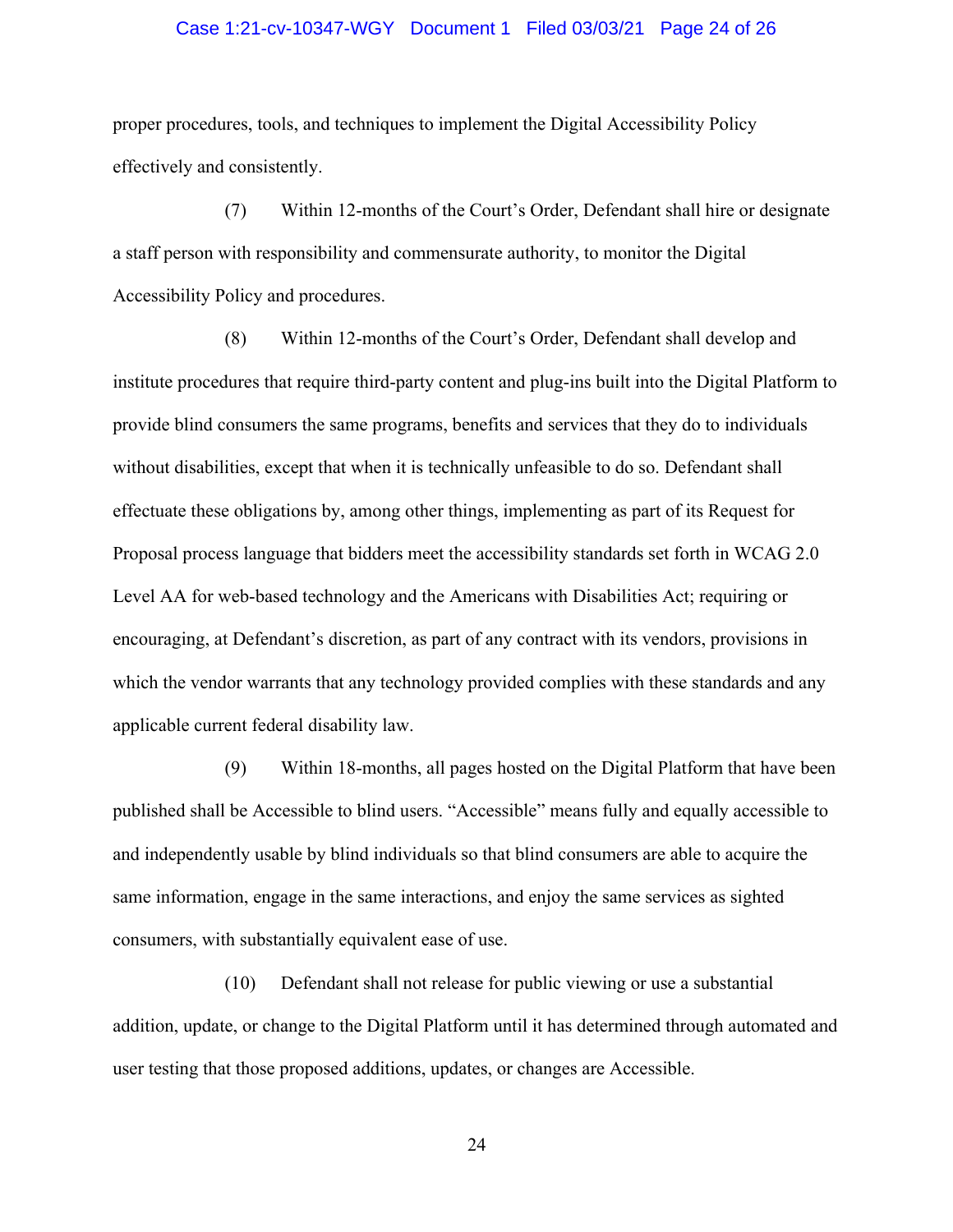#### Case 1:21-cv-10347-WGY Document 1 Filed 03/03/21 Page 25 of 26

(11) Defendant shall conduct (a) an automated scan monthly and (b) end-ser testing quarterly thereafter to ascertain whether any new posted content is accessible. Defendant shall notify all employees and contractors, if any, involved in digital development if corrections to Digital Platform are needed and of reasonable timelines for corrections to be made. Defendant shall note if corrective action has been taken during the next monthly scan and quarterly end-user test.

(12) Following the date of the Court's Order, for each new, renewed, or renegotiated contract with a vendor of Third-Party Content, Defendant shall seek a commitment from the vendor to provide content in a format that is Accessible.

(13) Defendant shall provide Plaintiff, through his counsel, with a report on the first and second anniversaries of the Court's Order which summarize the progress Defendant is making in meeting its obligations. Additional communication will occur before and after each anniversary to address any possible delays or other obstacles encountered with the implementation of the Digital Accessibility Policy.

(C) Payment of actual, statutory, nominal, and other damages, as the Court deems proper;

(D) Payment of costs of suit;

(E) Payment of reasonable attorneys' fees, pursuant to 42 U.S.C. § 12205 and 28 CFR § 36.505, including costs of monitoring Defendant's compliance with the judgment;<sup>54</sup>

<sup>54</sup> S*ee Access Now, Inc. v. Lax World, LLC*, No. 1:17-cv-10976-DJC (D. Mass. Apr. 17, 2018) (ECF 11) ("[Plaintiff], as the prevailing party, may file a fee petition before the Court surrenders jurisdiction. Pursuant to *Pennsylvania v. Delaware Valley Citizens' Council for Clean Air*, 478 U.S. 546, 559 (1986), *supplemented*, 483 U.S. 711 (1987), and *Garrity v. Sununu*, 752 F.2d 727, 738-39 (1st Cir. 1984), the fee petition may include costs to monitor [Defendant's] compliance with the permanent injunction."); *see also* Amended Order Granting In Part